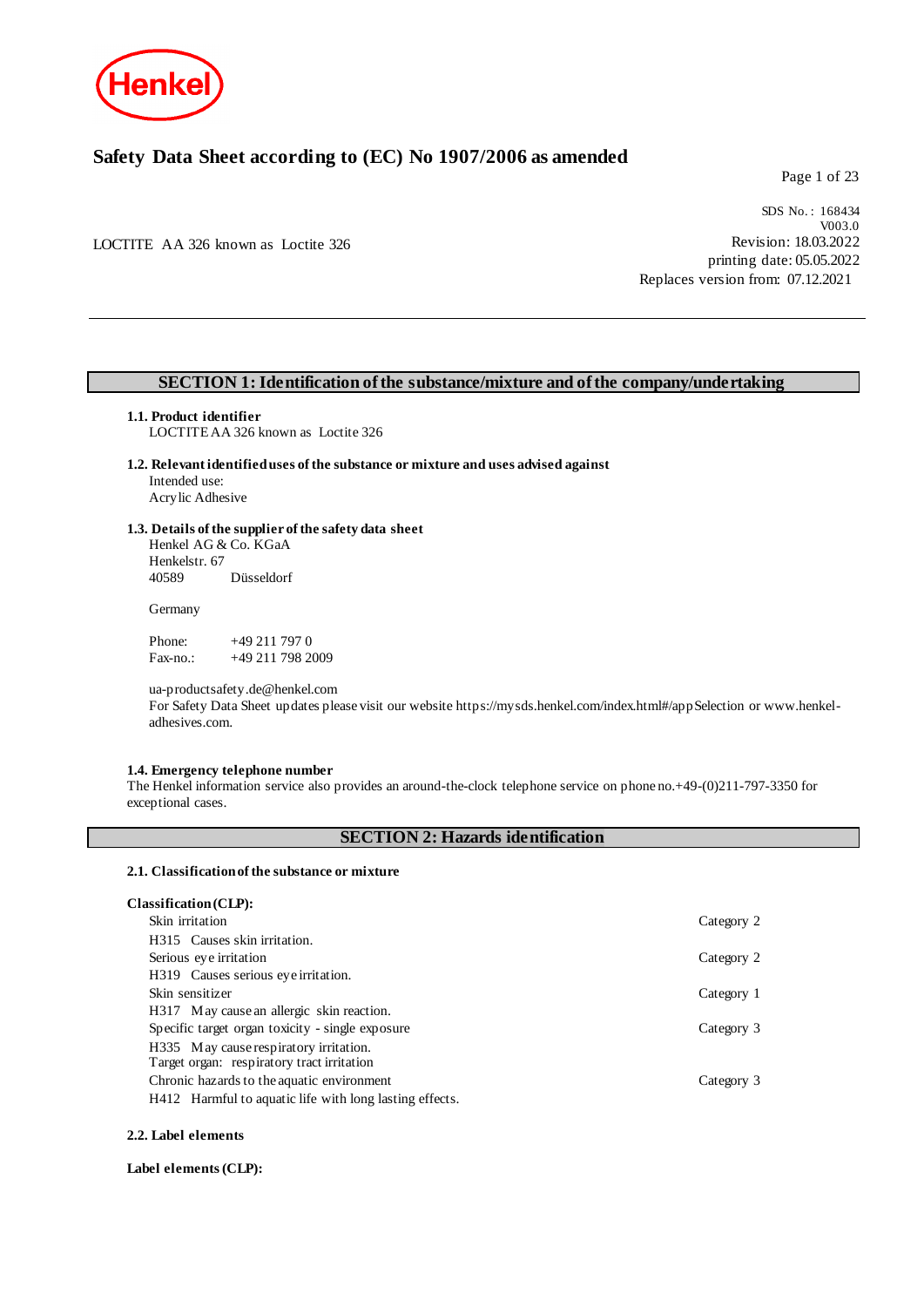| <b>Hazard</b> pictogram:                             |                                                                                                                                                                                                                                     |
|------------------------------------------------------|-------------------------------------------------------------------------------------------------------------------------------------------------------------------------------------------------------------------------------------|
| Contains                                             | 2-Hydroxy ethyl methacry late                                                                                                                                                                                                       |
|                                                      | Hydroxy propyl methacry late<br>Acrylic acid<br>Acetic acid, 2-phenylhydrazide<br>2-Propenoic acid, 2-methyl-, 2-(2-hydroxyethoxy)ethylester                                                                                        |
| <b>Signal word:</b>                                  | Warning                                                                                                                                                                                                                             |
|                                                      |                                                                                                                                                                                                                                     |
| <b>Hazard statement:</b>                             | H315 Causes skin irritation.<br>H317 May cause an allergic skin reaction.<br>H319 Causes serious eye irritation.<br>H335 May cause respiratory irritation.<br>H412 Harmful to aquatic life with long lasting effects.               |
|                                                      |                                                                                                                                                                                                                                     |
| <b>Precautionary statement:</b>                      | "***" *** For consumer use only: P101 If medical advice is needed, have product<br>container or label at hand. P102 Keep out of reach of children. P501 Dispose of<br>contents/container in accordance with national regulation.*** |
|                                                      |                                                                                                                                                                                                                                     |
| <b>Precautionary statement:</b><br><b>Prevention</b> | P280 Wear protective gloves.<br>P261 Avoid breathing vapors.<br>P273 Avoid release to the environment.                                                                                                                              |
|                                                      |                                                                                                                                                                                                                                     |
| <b>Precautionary statement:</b><br><b>Response</b>   | P302+P352 IF ON SKIN: Wash with plenty of soap and water.<br>P333+P313 If skin irritation or rash occurs: Get medical advice/attention.<br>P337+P313 If eye irritation persists: Get medical advice/attention.                      |

#### **2.3. Other hazards**

None if used properly. Not fulfilling Persistent, Bioaccumulative and Toxic (PBT), very Persistent and very Bioaccumulative (vPvB) criteria.

### **Following substances are present in a concentration >= 0,1% and fulfill the criteria for PBT/vPvB, or were identified as endocrine disruptor (ED):**

This mixture does not contain any substances in concentration ≥ the concentration limit that are assessed to be a PBT, vPvB or ED.

### **SECTION 3: Composition/information on ingredients**

### **3.2. Mixtures**

**General chemical description:** Acrylate adhesive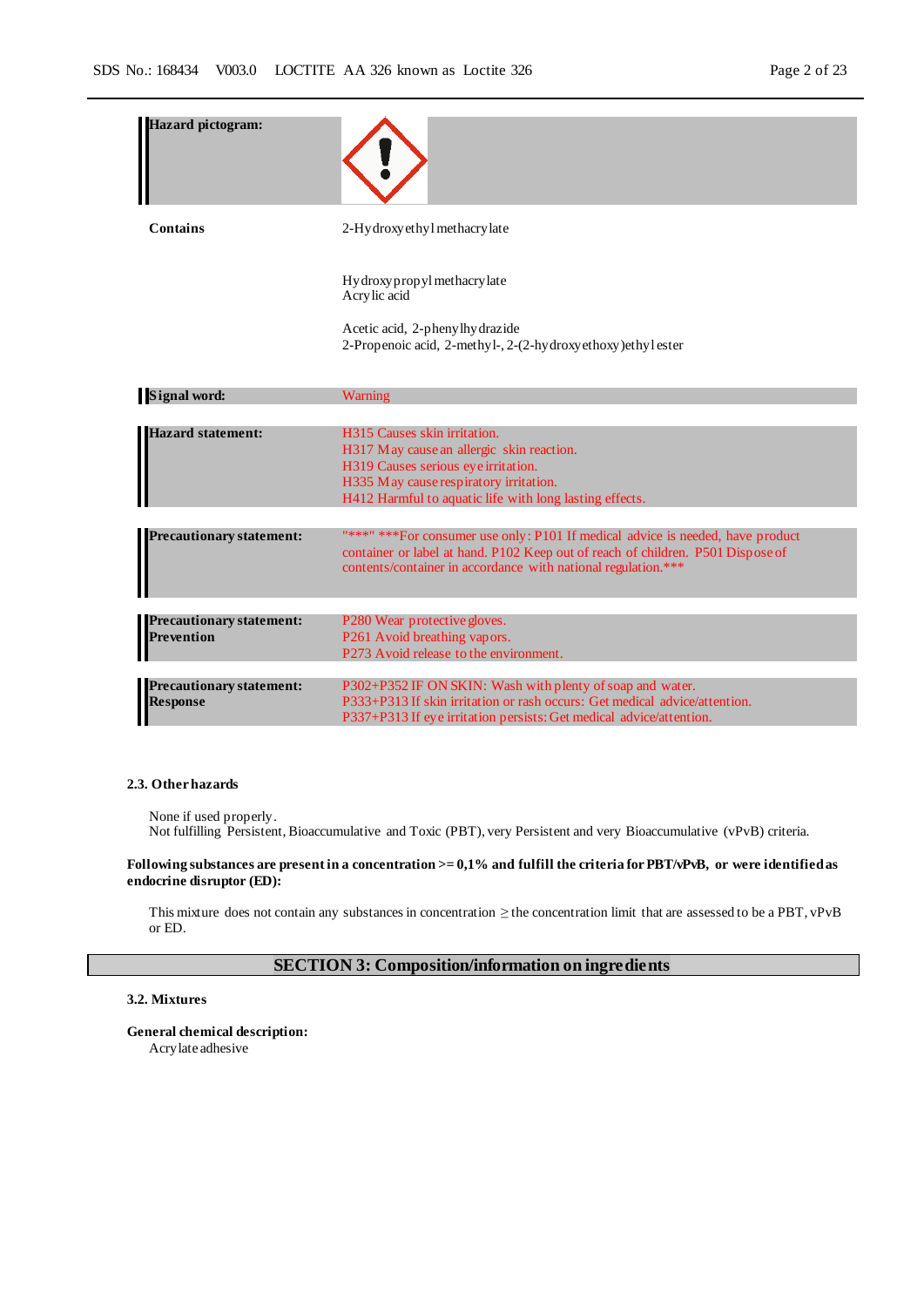### **Declaration of the ingredients according to CLP (EC) No 1272/2008:**

| <b>Hazardous</b> components<br>CAS-No.<br><b>EC</b> Number<br>REACH-RegNo.            | Concentration  | <b>Classification</b>                                                                                                                                                                                        | Specific Conc. Limits, M-<br>factors and ATEs                                                                                                                                                      | Add.<br>Information |
|---------------------------------------------------------------------------------------|----------------|--------------------------------------------------------------------------------------------------------------------------------------------------------------------------------------------------------------|----------------------------------------------------------------------------------------------------------------------------------------------------------------------------------------------------|---------------------|
| 2-Hydroxyethyl methacrylate<br>868-77-9<br>212-782-2<br>01-2119490169-29              | 20 - 40 %      | Skin Irrit. 2, H315<br>Skin Sens. 1, H317<br>Eye Irrit. 2, H319                                                                                                                                              |                                                                                                                                                                                                    |                     |
| Isobornyl methacrylate<br>7534-94-3<br>$231 - 403 - 1$<br>01-2119886505-27            | 10 20 %        | Aquatic Chronic 3, H412<br>Skin Irrit. 2, H315<br>Eye Irrit. 2, H319<br>STOT SE 3, H335                                                                                                                      | STOT SE 3; H335; C $> = 10\%$                                                                                                                                                                      |                     |
| Hydroxypropyl methacrylate<br>27813-02-1<br>248-666-3<br>01-2119490226-37             | $1 < 5\%$      | Skin Sens. 1, H317<br>Eye Irrit. 2, H319                                                                                                                                                                     |                                                                                                                                                                                                    |                     |
| Acrylic acid<br>$79-10-7$<br>201-177-9<br>01-2119452449-31                            | $0.25 < 2.5\%$ | Acute Tox. 4, Dermal, H312<br>Skin Corr. 1A, H314<br>Flam. Liq. 3, H226<br>Acute Tox. 4, Oral, H302<br>Acute Tox. 4, Inhalation, H332<br>Aquatic Acute 1, H400<br>Aquatic Chronic 2, H411<br>STOT SE 3, H335 | STOT SE 3; H335; C $>= 1$ %<br>$M$ acute = 1<br>dermal: $ATE = 1.100$ mg/kg<br>inhalation: $ATE = 11$ mg/l; vapour                                                                                 | <b>EU OEL</b>       |
| Cumene hydroperoxide<br>$80 - 15 - 9$<br>$201 - 254 - 7$<br>01-2119475796-19          | $0.1 < 1\%$    | STOT RE 2, H373<br>Skin Corr. 1B, H314<br>Acute Tox. 2, Inhalation, H330<br>Aquatic Chronic 2, H411<br>Acute Tox. 4, Oral, H302<br>Acute Tox. 4, Dermal, H312<br>Org. Perox. E, H242<br>STOT SE 3, H335      | Skin Irrit. 2; H315; C3 - < 10 %<br>Eye Dam. 1; H318; C3 - < 10 %<br>Eye Irrit. 2; H319; C 1 - < 3 %<br>Skin Corr. 1B; H314; C>=10 %<br>STOT SE 3; H335; C $>=$ 1 %<br>dermal: $ATE = 1.100$ mg/kg |                     |
| methacrylicacid<br>$79-41-4$<br>$201 - 204 - 4$<br>01-2119463884-26                   | $0.1 < 1\%$    | Acute Tox. 4, Oral, H302<br>Acute Tox. 3, Dermal, H311<br>Acute Tox. 4, Inhalation, H332<br>Skin Corr. 1A, H314<br>Eye Dam. 1, H318<br>STOT SE 3, H335                                                       | STOT SE 3; H335; C $>=$ 1%<br>$=$ $=$ $=$ $=$ $=$<br>dermal: $ATE = 500$ mg/kg<br>inhalation: $ATE = 3,61$ mg/l;                                                                                   |                     |
| Acetic acid, 2-phenylhydrazide<br>$114 - 83 - 0$<br>$204 - 055 - 3$                   | $0.1 < 1\%$    | Acute Tox. 3, Oral, H301<br>Skin Irrit. 2, H315<br>Skin Sens. 1, H317<br>Eye Irrit. 2, H319<br>STOT SE 3, Inhalation, H335<br>Carc. 2, H351                                                                  |                                                                                                                                                                                                    |                     |
| 2-Propenoic acid, 2-methyl-, 2-<br>$(2-hydroxyethoxy)$ ethyl ester<br>$2351 - 43 - 1$ | $0,1 - 1\%$    | Eye Irrit. 2, H319<br>Skin Sens. 1, H317                                                                                                                                                                     |                                                                                                                                                                                                    |                     |

**For full text of the H - statements and other abbreviations see section 16 "Other information". Substances without classification may have community workplace exposure limits available.**

### **SECTION 4: First aid measures**

### **4.1. Description of first aid measures**

Inhalation:

Move to fresh air. If symptoms persist, seek medical advice.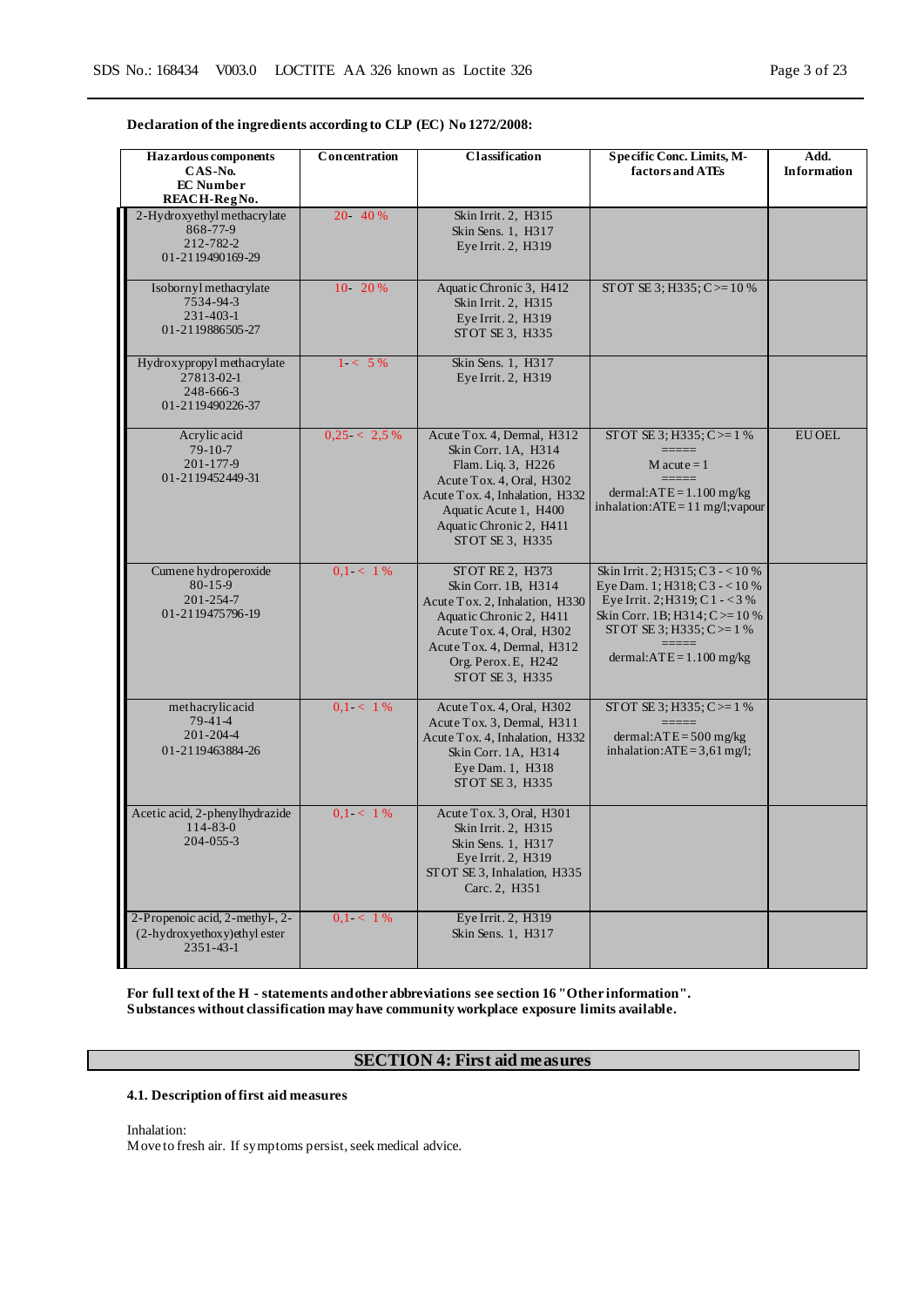Skin contact: Rinse with running water and soap. Obtain medical attention if irritation persists.

Eye contact:

Rinse immediately with plenty of running water (for 10 minutes), seek medical attention from a specialist.

Ingestion:

Rinse mouth, drink 1-2 glasses of water, do not induce vomiting, consult a doctor.

### **4.2. Most important symptoms and effects, both acute and delayed**

SKIN: Redness, inflammation.

SKIN: Rash, Urticaria.

EYE: Irritation, conjunctivitis.

RESPIRATORY: Irritation, coughing, shortness of breath, chest tightness.

## **4.3. Indication of any immediate medical attention and special treatment needed**

See section: Description of first aid measures

### **SECTION 5: Firefighting measures**

**5.1. Extinguishing media Suitable extinguishing media:** water, carbon dioxide, foam, powder

**Extinguishing media which must not be used for safety reasons:** High pressure waterjet

#### **5.2. Special hazards arising from the substance or mixture**

In the event of a fire, carbon monoxide (CO), carbon dioxide (CO2) and nitrogen oxides (NOx) can be released.

### **5.3. Advice for firefighters**

Wear self-contained breathing apparatus and full protective clothing, such as turn-out gear.

### **Additional information:**

In case of fire, keep containers cool with water spray.

### **SECTION 6: Accidental release measures**

#### **6.1. Personal precautions, protective equipment and emergency procedures**

Avoid contact with skin and eyes. Wear protective equipment. Ensure adequate ventilation. Keep away from sources of ignition.

#### **6.2. Environmental precautions**

Do not empty into drains / surface water / ground water.

### **6.3. Methods and material for containment and cleaning up**

Dispose of contaminated material as waste according to Section 13. For small spills wipe up with paper towel and place in container for disposal. For large spills absorb onto inert absorbent material and place in sealed container for disposal.

### **6.4. Reference to other sections**

See advice in section 8

### **SECTION 7: Handling and storage**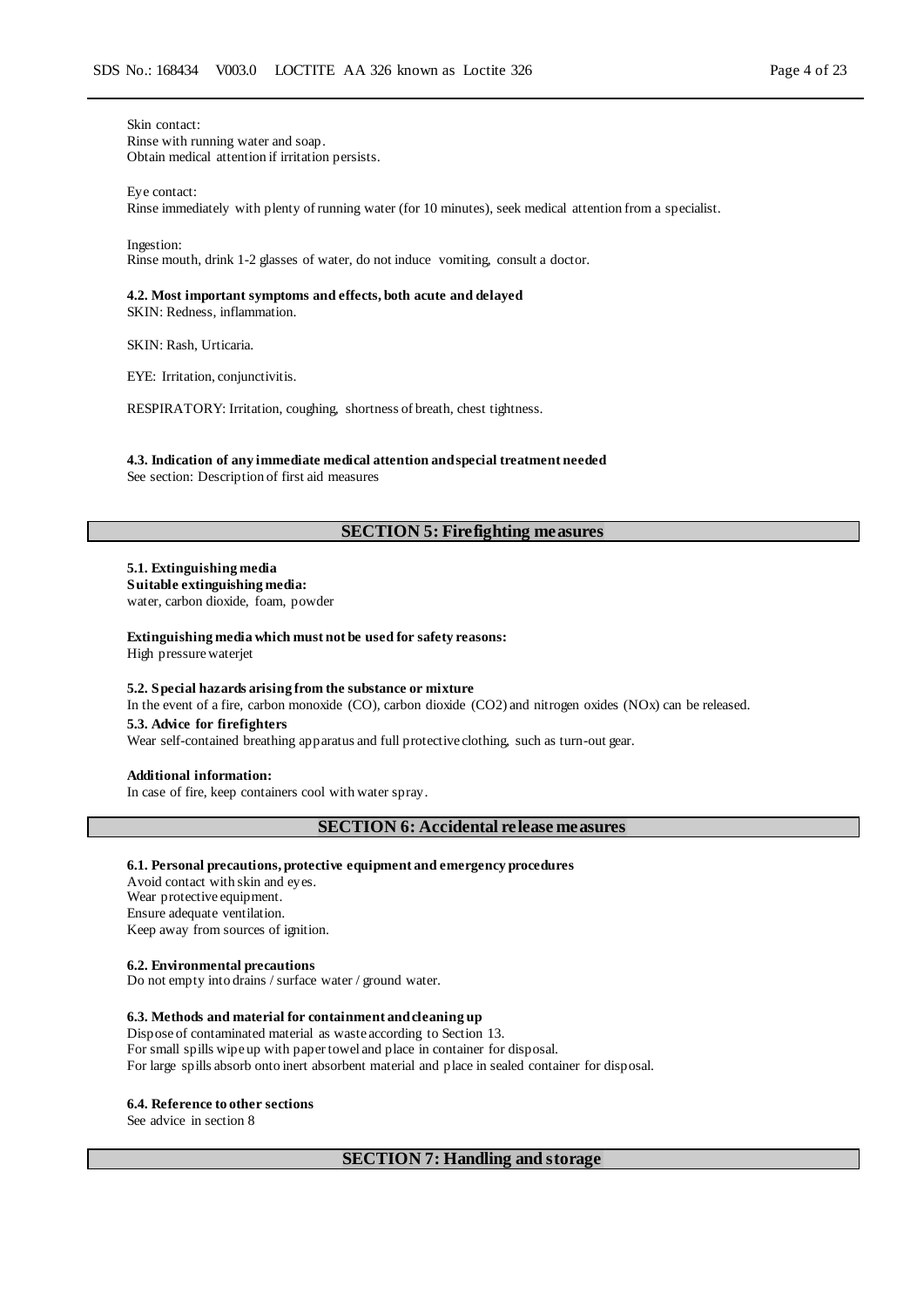### **7.1. Precautions for safe handling**

Avoid skin and eye contact. See advice in section 8

### Hygiene measures:

Wash hands before work breaks and after finishing work. Do not eat, drink or smoke while working. Good industrial hygiene practices should be observed.

**7.2. Conditions for safe storage, including any incompatibilities**

Ensure good ventilation/extraction. Refer to Technical Data Sheet

**7.3. Specific end use(s)**

Acrylic Adhesive

### **SECTION 8: Exposure controls/personal protection**

### **8.1. Control parameters**

### **Occupational Exposure Limits**

Valid for Germany

| Ingredient [Regulated substance]                                     | ppm | $mg/m^3$ | Value type                             | Short term exposure limit<br>category/Remarks                                                                                                              | <b>Regulatory</b> list |
|----------------------------------------------------------------------|-----|----------|----------------------------------------|------------------------------------------------------------------------------------------------------------------------------------------------------------|------------------------|
| Acrylic acid<br>$79-10-7$<br>[ACRYLIC ACID (PROP-2-ENOIC<br>$ACID$ ] | 10  | 29       | Time Weighted Average<br>(TWA):        | Indicative                                                                                                                                                 | <b>ECTLV</b>           |
| Acrylic acid<br>$79-10-7$<br>[ACRYLIC ACID (PROP-2-ENOIC<br>$ACID$ ] | 20  | 59       | Short Term Exposure<br>Limit (STEL):   | Indicative                                                                                                                                                 | <b>ECTLV</b>           |
| Acrylic acid<br>$79-10-7$                                            | 10  | 30       | Exposure $limit(s)$ :                  | If the AGW and BGW values<br>are complied with, there<br>should be no risk of<br>reproductive damage (see<br>Number $2.7$ ).                               | <b>TRGS 900</b>        |
| Acrylic acid<br>$79-10-7$                                            |     |          | Short Term Exposure<br>Classification: | Category I: substances for<br>which the localized effect has<br>an assigned OEL or for<br>substances with a sensitizing<br>effect in respiratory passages. | <b>TRGS 900</b>        |
| Methacrylic acid<br>$79-41-4$                                        | 50  | 180      | Exposure $limit(s)$ :                  | $\mathfrak{D}$<br>If the AGW and BGW values<br>are complied with, there<br>should be no risk of<br>reproductive damage (see<br>Number 2.7).                | <b>TRGS 900</b>        |
| Methacrylic acid<br>79-41-4                                          |     |          | Short Term Exposure<br>Classification: | Category I: substances for<br>which the localized effect has<br>an assigned OEL or for<br>substances with a sensitizing<br>effect in respiratory passages. | <b>TRGS 900</b>        |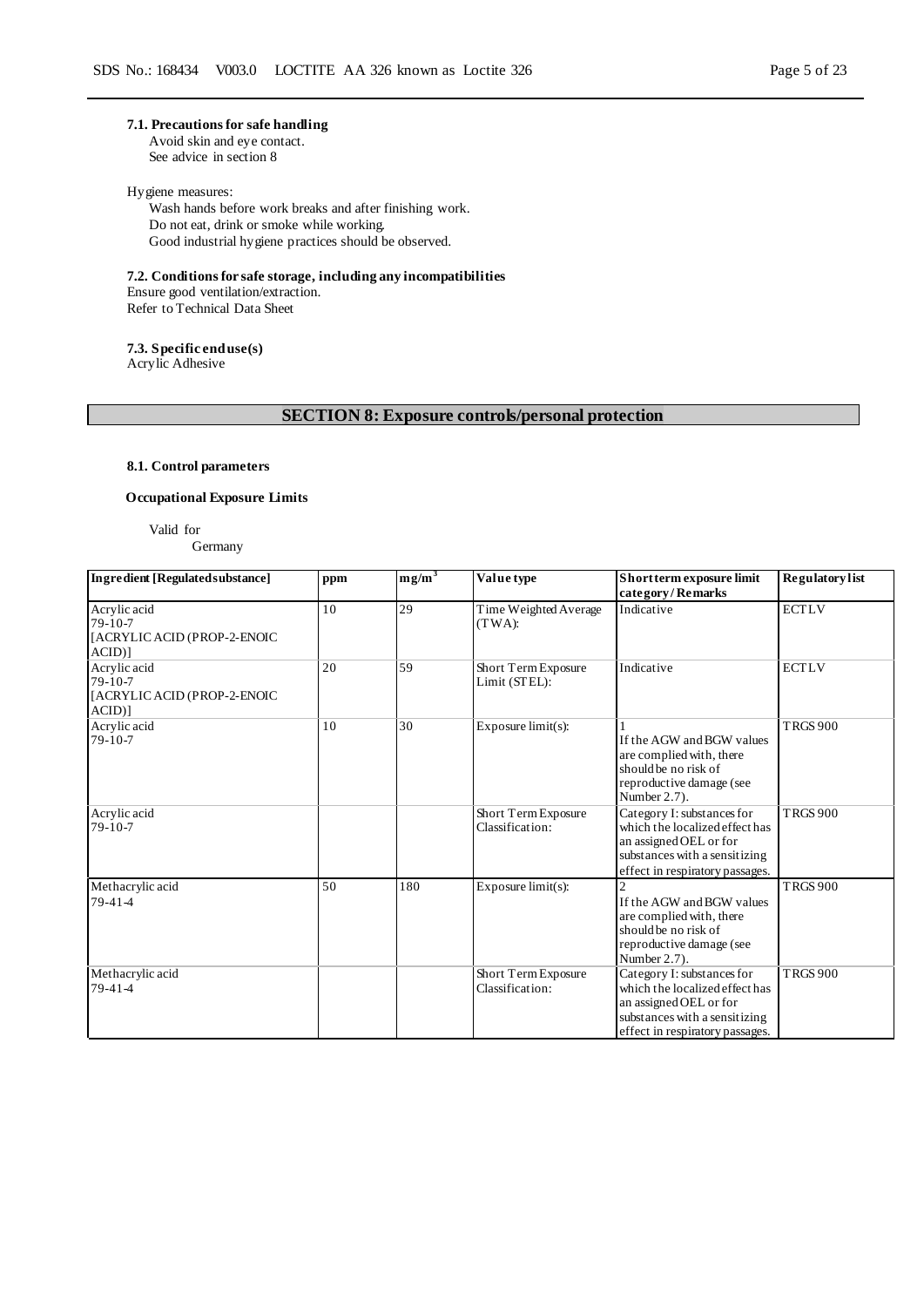### **Predicted No-Effect Concentration (PNEC):**

| Name on list                                               | <b>Environmental</b> Exposure<br>Compartment period | Value                |     |                      |        | <b>Remarks</b>       |
|------------------------------------------------------------|-----------------------------------------------------|----------------------|-----|----------------------|--------|----------------------|
|                                                            |                                                     | mg/l                 | ppm | mg/kg                | others |                      |
| 2-Hydroxyethyl methacrylate                                | aqua                                                | $0,482$ mg/l         |     |                      |        |                      |
| 868-77-9                                                   | (freshwater)                                        |                      |     |                      |        |                      |
| 2-Hydroxyethyl methacrylate                                | aqua (marine                                        | $0,482 \text{ mg}/1$ |     |                      |        |                      |
| 868-77-9                                                   | water)                                              |                      |     |                      |        |                      |
| 2-Hydroxyethyl methacrylate                                | sewage                                              | $10$ mg/l            |     |                      |        |                      |
| 868-77-9                                                   | treatment plant<br>(STP)                            |                      |     |                      |        |                      |
| 2-Hydroxyethyl methacrylate                                | aqua                                                | $1 \text{ mg}/1$     |     |                      |        |                      |
| 868-77-9                                                   | <i>(intermittent)</i>                               |                      |     |                      |        |                      |
|                                                            | releases)                                           |                      |     |                      |        |                      |
| 2-Hydroxyethyl methacrylate                                | sediment                                            |                      |     | $3,79$ mg/kg         |        |                      |
| 868-77-9                                                   | (freshwater)                                        |                      |     |                      |        |                      |
| 2-Hydroxyethyl methacrylate                                | sediment                                            |                      |     | $\frac{3,79}{mg/kg}$ |        |                      |
| 868-77-9                                                   | (marine water)                                      |                      |     |                      |        |                      |
| 2-Hydroxyethyl methacrylate<br>868-77-9                    | Soil                                                |                      |     | 0,476                |        |                      |
| 2-Hydroxyethyl methacrylate                                | Predator                                            |                      |     | mg/kg                |        | no potential for     |
| 868-77-9                                                   |                                                     |                      |     |                      |        | bioaccumulation      |
| 2-Hydroxyethyl methacrylate                                | Marine water -                                      | $1 \text{ mg}/1$     |     |                      |        |                      |
| 868-77-9                                                   | intermittent                                        |                      |     |                      |        |                      |
| Exo-1,7,7-trimethylbicyclo[2.2.1]hept-2-yl                 | aqua                                                | $4,66 \,\mu g/l$     |     |                      |        |                      |
| methacrylate                                               | (freshwater)                                        |                      |     |                      |        |                      |
| 7534-94-3                                                  |                                                     |                      |     |                      |        |                      |
| Exo-1,7,7-trimethylbicyclo[2.2.1]hept-2-yl                 | Soil                                                |                      |     | 0,118                |        |                      |
| methacrylate<br>7534-94-3                                  |                                                     |                      |     | mg/kg                |        |                      |
| Exo-1,7,7-trimethylbicyclo[2.2.1]hept-2-yl                 | sewage                                              | $2,45$ mg/l          |     |                      |        |                      |
| methacrylate                                               | treatment plant                                     |                      |     |                      |        |                      |
| 7534-94-3                                                  | (STP)                                               |                      |     |                      |        |                      |
| Exo-1,7,7-trimethylbicyclo[2.2.1]hept-2-yl                 | sediment                                            |                      |     | 0.604                |        |                      |
| methacrylate                                               | (freshwater)                                        |                      |     | mg/kg                |        |                      |
| 7534-94-3                                                  |                                                     |                      |     |                      |        |                      |
| Exo-1,7,7-trimethylbicyclo[2.2.1]hept-2-yl<br>methacrylate | aqua<br><i>(intermittent)</i>                       | 0,0179<br>mg/l       |     |                      |        |                      |
| 7534-94-3                                                  | releases)                                           |                      |     |                      |        |                      |
| Exo-1,7,7-trimethylbicyclo[2.2.1]hept-2-yl                 | aqua (marine                                        | 0,000466             |     |                      |        |                      |
| methacrylate                                               | water)                                              | mg/l                 |     |                      |        |                      |
| 7534-94-3                                                  |                                                     |                      |     |                      |        |                      |
| Exo-1,7,7-trimethylbicyclo[2.2.1]hept-2-yl                 | sediment                                            |                      |     | $0,06$ mg/kg         |        |                      |
| methacrylate<br>7534-94-3                                  | (marine water)                                      |                      |     |                      |        |                      |
| Methacrylic acid, monoester with propane-                  | aqua                                                | $0,904$ mg/l         |     |                      |        |                      |
| $1,2$ -diol                                                | (freshwater)                                        |                      |     |                      |        |                      |
| 27813-02-1                                                 |                                                     |                      |     |                      |        |                      |
| Methacrylic acid, monoester with propane-                  | aqua (marine                                        | $0,904$ mg/l         |     |                      |        |                      |
| $1,2$ -diol                                                | water)                                              |                      |     |                      |        |                      |
| 27813-02-1                                                 |                                                     |                      |     |                      |        |                      |
| Methacrylic acid, monoester with propane-<br>$1,2$ -diol   | sewage<br>treatment plant                           | $10$ mg/l            |     |                      |        |                      |
| 27813-02-1                                                 | (STP)                                               |                      |     |                      |        |                      |
| Methacrylic acid, monoester with propane-                  | aqua                                                | $0,972 \text{ mg/l}$ |     |                      |        |                      |
| $1,2$ -diol                                                | <i>(intermittent)</i>                               |                      |     |                      |        |                      |
| 27813-02-1                                                 | releases)                                           |                      |     |                      |        |                      |
| Methacrylic acid, monoester with propane-                  | sediment                                            |                      |     | $6,28$ mg/kg         |        |                      |
| $1,2$ -diol                                                | (freshwater)                                        |                      |     |                      |        |                      |
| 27813-02-1<br>Methacrylic acid, monoester with propane-    | sediment                                            |                      |     | $6,28$ mg/kg         |        |                      |
| $1,2$ -diol                                                | (marine water)                                      |                      |     |                      |        |                      |
| 27813-02-1                                                 |                                                     |                      |     |                      |        |                      |
| Methacrylic acid, monoester with propane-                  | Soil                                                |                      |     | 0,727                |        |                      |
| $1,2$ -diol                                                |                                                     |                      |     | mg/kg                |        |                      |
| 27813-02-1                                                 |                                                     |                      |     |                      |        |                      |
| Methacrylic acid, monoester with propane-                  | Marine water -                                      | $0,972$ mg/l         |     |                      |        |                      |
| $1,2$ -diol<br>27813-02-1                                  | intermittent                                        |                      |     |                      |        |                      |
| Methacrylic acid, monoester with propane-                  | Air                                                 |                      |     |                      |        | no hazard identified |
| $1,2$ -diol                                                |                                                     |                      |     |                      |        |                      |
| 27813-02-1                                                 |                                                     |                      |     |                      |        |                      |
| Methacrylic acid, monoester with propane-                  | Predator                                            |                      |     |                      |        | no potential for     |
| $1,2$ -diol                                                |                                                     |                      |     |                      |        | bioaccumulation      |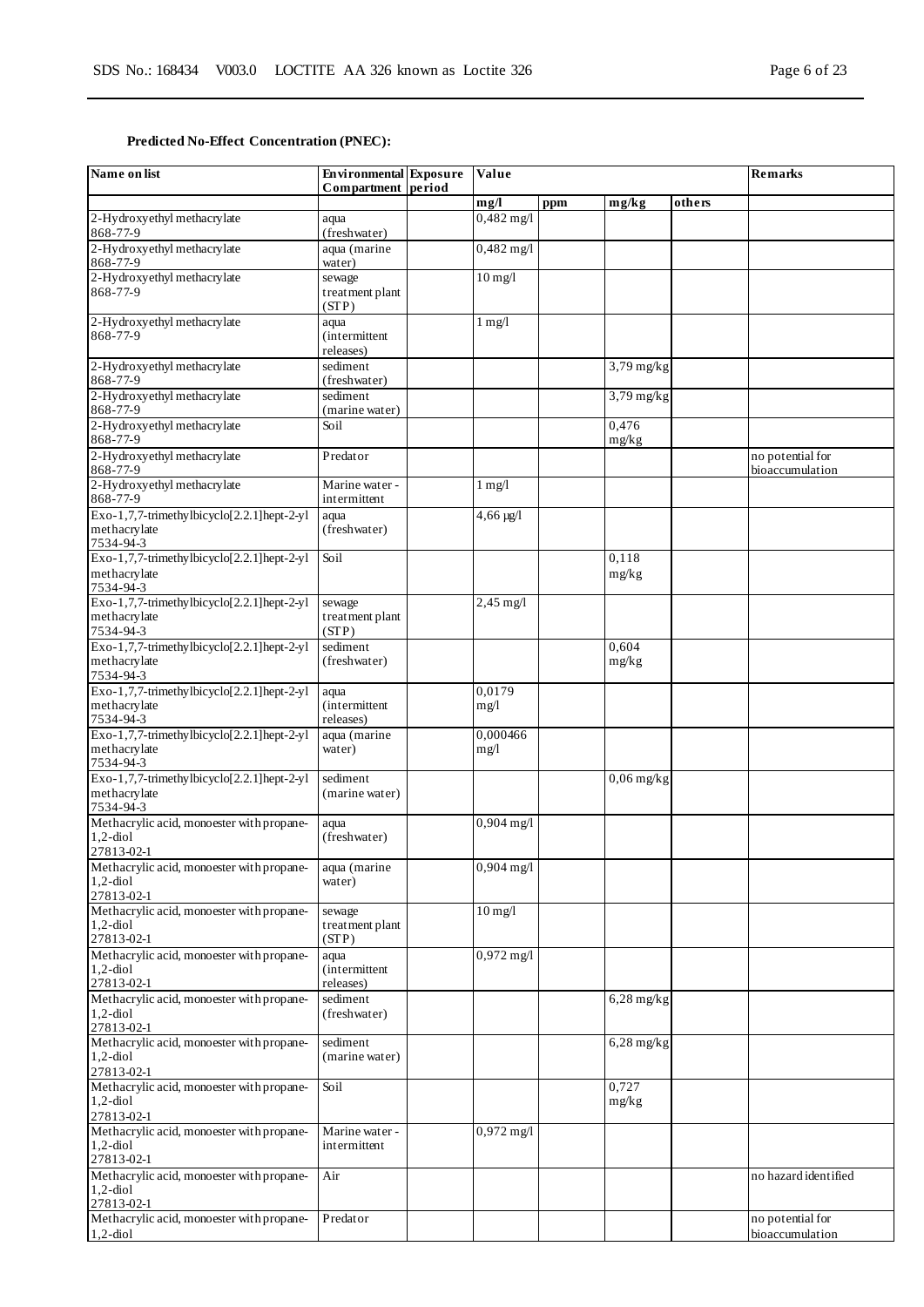| 27813-02-1                                      |                       |                     |                     |                      |
|-------------------------------------------------|-----------------------|---------------------|---------------------|----------------------|
| Acrylic acid                                    | aqua                  | $0,003$ mg/l        |                     |                      |
| $79 - 10 - 7$                                   | (freshwater)          |                     |                     |                      |
| Acrylic acid                                    | aqua (marine          | 0,0003              |                     |                      |
| $79 - 10 - 7$                                   | water)                | mg/l                |                     |                      |
| Acrylic acid                                    | sewage                | $0,9$ mg/l          |                     |                      |
| $79 - 10 - 7$                                   | treatment plant       |                     |                     |                      |
|                                                 | (STP)                 |                     |                     |                      |
| Acrylic acid                                    | sediment              |                     | 0,0236              |                      |
| $79 - 10 - 7$                                   | (freshwater)          |                     | mg/kg               |                      |
| Acrylic acid                                    | sediment              |                     | 0,00236             |                      |
| $79 - 10 - 7$                                   | (marine water)        |                     | mg/kg               |                      |
| Acrylic acid                                    | Soil                  |                     | $1 \, \text{mg/kg}$ |                      |
| $79-10-7$                                       |                       |                     |                     |                      |
| Acrylic acid                                    | oral                  |                     | $0.03$ g/kg         |                      |
| $79 - 10 - 7$<br>Acrylic acid                   |                       |                     |                     | no hazard identified |
| 79-10-7                                         | Air                   |                     |                     |                      |
| .alpha.,.alpha.-Dimethylbenzyl                  |                       | 0.0031              |                     |                      |
| hydroperoxide                                   | aqua<br>(freshwater)  | mg/1                |                     |                      |
| 80-15-9                                         |                       |                     |                     |                      |
| .alpha.,.alpha.-Dimethylbenzyl                  | aqua (marine          | 0,00031             |                     |                      |
| hydroperoxide                                   | water)                | mg/l                |                     |                      |
| 80-15-9                                         |                       |                     |                     |                      |
| .alpha.,.alpha.-Dimethylbenzyl                  | aqua                  | $0,031$ mg/l        |                     |                      |
| hydroperoxide                                   | (intermittent         |                     |                     |                      |
| $80 - 15 - 9$                                   | releases)             |                     |                     |                      |
| .alpha.,.alpha.-Dimethylbenzyl                  | Sewage                | $0,35$ mg/l         |                     |                      |
| hydroperoxide                                   | treatment plant       |                     |                     |                      |
| $80 - 15 - 9$                                   |                       |                     |                     |                      |
| .alpha.,.alpha.-Dimethylbenzyl                  | sediment              |                     | 0,023               |                      |
| hydroperoxide                                   | (freshwater)          |                     | mg/kg               |                      |
| $80 - 15 - 9$                                   |                       |                     |                     |                      |
| .alpha.,.alpha.-Dimethylbenzyl                  | sediment              |                     | 0.0023              |                      |
| hydroperoxide<br>$80 - 15 - 9$                  | (marine water)        |                     | mg/kg               |                      |
|                                                 |                       |                     |                     |                      |
| .alpha.,.alpha.-Dimethylbenzyl<br>hydroperoxide | Soil                  |                     | 0,0029              |                      |
| $80 - 15 - 9$                                   |                       |                     | mg/kg               |                      |
| methacrylic acid                                | aqua                  | $0,82 \text{ mg}/1$ |                     |                      |
| 79-41-4                                         | (freshwater)          |                     |                     |                      |
| methacrylic acid                                | aqua (marine          | $0,82 \text{ mg}/1$ |                     |                      |
| $79 - 41 - 4$                                   | water)                |                     |                     |                      |
| methacrylic acid                                | sewage                | $10$ mg/l           |                     |                      |
| $79-41-4$                                       | treatment plant       |                     |                     |                      |
|                                                 | (STP)                 |                     |                     |                      |
| methacrylicacid                                 | aqua                  | $0,82 \text{ mg}/1$ |                     |                      |
| $79 - 41 - 4$                                   | <i>(intermittent)</i> |                     |                     |                      |
|                                                 | releases)             |                     |                     |                      |
| methacrylicacid                                 | Soil                  |                     | $1,2$ mg/kg         |                      |
| $79 - 41 - 4$                                   |                       |                     |                     |                      |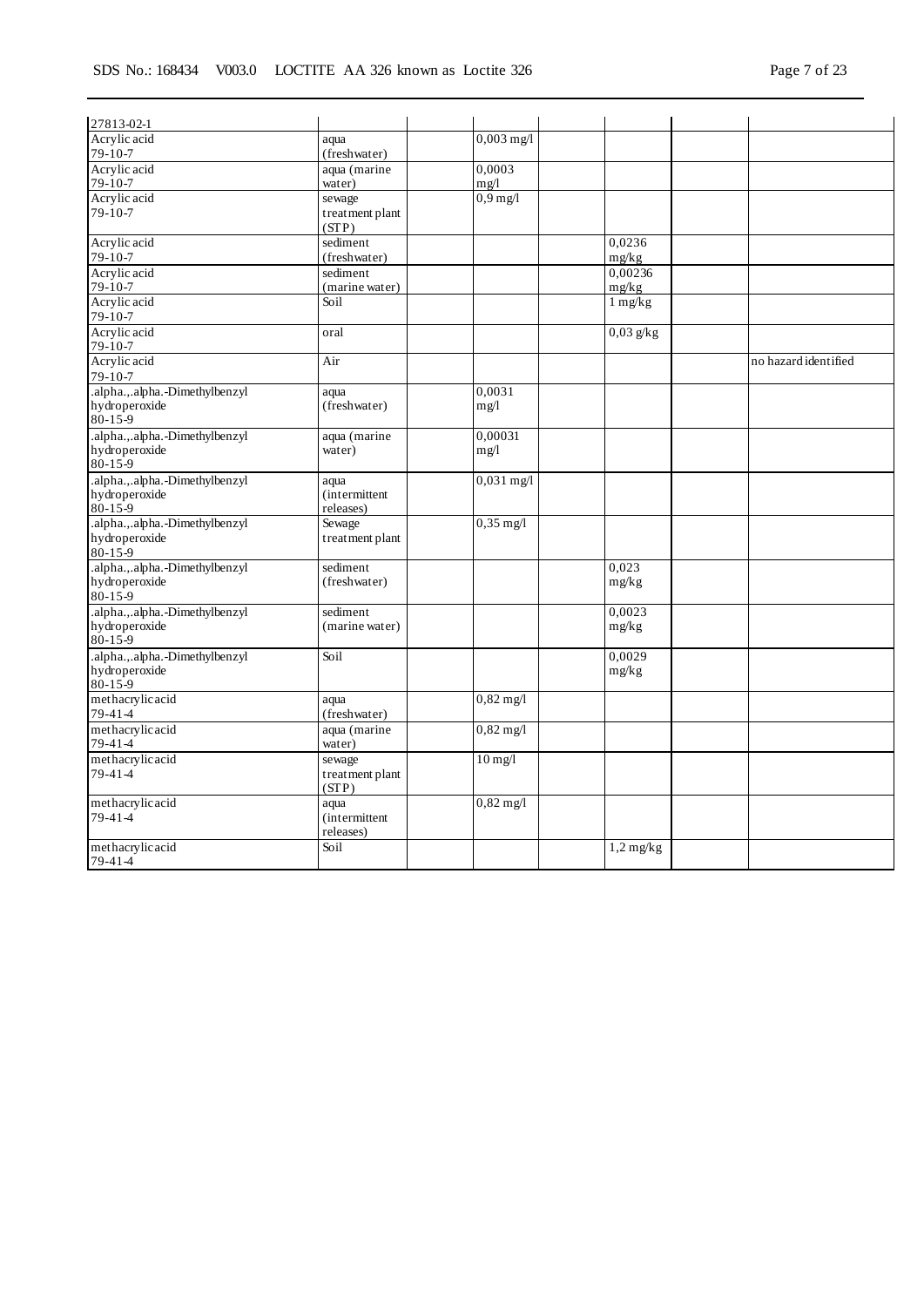### **Derived No-Effect Level (DNEL):**

| Name on list                                                            | Application<br>Area   | Route of<br><b>Exposure</b> | <b>Health Effect</b>                            | <b>Exposure</b><br>Time | Value              | <b>Remarks</b>                      |
|-------------------------------------------------------------------------|-----------------------|-----------------------------|-------------------------------------------------|-------------------------|--------------------|-------------------------------------|
| 2-Hydroxyethyl methacrylate<br>868-77-9                                 | Workers               | dermal                      | Longterm<br>exposure -<br>systemic effects      |                         | $1,3$ mg/kg        | no potential for<br>bioaccumulation |
| 2-Hydroxyethyl methacrylate<br>868-77-9                                 | Workers               | Inhalation                  | Longterm<br>exposure -<br>systemic effects      |                         | $4,9$ mg/m $3$     | no potential for<br>bioaccumulation |
| 2-Hydroxyethyl methacrylate<br>868-77-9                                 | General<br>population | dermal                      | Longterm<br>exposure -<br>systemic effects      |                         | $0,83$ mg/kg       | no potential for<br>bioaccumulation |
| 2-Hydroxyethyl methacrylate<br>868-77-9                                 | General<br>population | Inhalation                  | Longterm<br>exposure -<br>systemic effects      |                         | $2,9$ mg/m $3$     | no potential for<br>bioaccumulation |
| 2-Hydroxyethyl methacrylate<br>868-77-9                                 | General<br>population | oral                        | Longterm<br>exposure -<br>systemic effects      |                         | $0,83$ mg/kg       | no potential for<br>bioaccumulation |
| Exo-1,7,7-trimethylbicyclo[2.2.1]hept-2-yl<br>methacrylate<br>7534-94-3 | Workers               | dermal                      | Longterm<br>exposure -<br>systemic effects      |                         | $1,04$ mg/kg       |                                     |
| Exo-1,7,7-trimethylbicyclo[2.2.1]hept-2-yl<br>methacrylate<br>7534-94-3 | General<br>population | dermal                      | Longterm<br>exposure -<br>systemic effects      |                         | $0,625$ mg/kg      |                                     |
| Methacrylic acid, monoester with propane-<br>$1,2$ -diol<br>27813-02-1  | Workers               | dermal                      | Longterm<br>exposure -<br>systemic effects      |                         | $4,2$ mg/kg        | no hazard identified                |
| Methacrylic acid, monoester with propane-<br>$1,2$ -diol<br>27813-02-1  | Workers               | Inhalation                  | Longterm<br>exposure -<br>systemic effects      |                         | $14,7$ mg/m $3$    | no hazard identified                |
| Methacrylic acid, monoester with propane-<br>$1,2$ -diol<br>27813-02-1  | General<br>population | dermal                      | Longterm<br>exposure -<br>systemic effects      |                         | $2,5$ mg/kg        | no hazard identified                |
| Methacrylic acid, monoester with propane-<br>$1,2$ -diol<br>27813-02-1  | General<br>population | Inhalation                  | Longterm<br>exposure -<br>systemic effects      |                         | $8,8$ mg/m $3$     | no hazard identified                |
| Methacrylic acid, monoester with propane-<br>$1,2$ -diol<br>27813-02-1  | General<br>population | oral                        | Longterm<br>exposure -<br>systemic effects      |                         | $2,5$ mg/kg        | no hazard identified                |
| Acrylic acid<br>79-10-7                                                 | Workers               | inhalation                  | Longterm<br>exposure - local<br>effects         |                         | $30$ mg/m $3$      | no hazard identified                |
| Acrylic acid<br>$79 - 10 - 7$                                           | Workers               | inhalation                  | Acute/short term<br>exposure - local<br>effects |                         | $30$ mg/m $3$      | no hazard identified                |
| Acrylic acid<br>79-10-7                                                 | Workers               | dermal                      | Acute/short term<br>exposure - local<br>effects |                         | 1 mg/cm2           | no hazard identified                |
| Acrylic acid<br>$79 - 10 - 7$                                           | General<br>population | dermal                      | Acute/short term<br>exposure - local<br>effects |                         | $1 \text{ mg/cm2}$ | no hazard identified                |
| Acrylic acid<br>$79-10-7$                                               | General<br>population | inhalation                  | Acute/short term<br>exposure - local<br>effects |                         | $3,6$ mg/m $3$     | no hazard identified                |
| Acrylic acid<br>79-10-7                                                 | General<br>population | inhalation                  | Longterm<br>exposure - local<br>effects         |                         | $3,6$ mg/m $3$     | no hazard identified                |
| .alpha.,.alpha.-Dimethylbenzyl<br>hydroperoxide<br>80-15-9              | Workers               | inhalation                  | Longterm<br>exposure -<br>systemic effects      |                         | $6$ mg/m $3$       |                                     |
| methacrylicacid<br>79-41-4                                              | Workers               | Inhalation                  | Longterm<br>exposure - local<br>effects         |                         | $88$ mg/m $3$      |                                     |
| methacrylicacid<br>79-41-4                                              | Workers               | Inhalation                  | Longterm<br>exposure -<br>systemic effects      |                         | $29,6$ mg/m $3$    |                                     |
| methacrylicacid<br>79-41-4                                              | Workers               | dermal                      | Longterm<br>exposure -<br>systemic effects      |                         | $4,25$ mg/kg       |                                     |
| methacrylicacid<br>79-41-4                                              | General<br>population | Inhalation                  | Longterm<br>exposure - local<br>effects         |                         | $6,55$ mg/m $3$    |                                     |
| methacrylicacid<br>79-41-4                                              | General<br>population | Inhalation                  | Longterm<br>exposure -                          |                         | $6,3$ mg/m $3$     |                                     |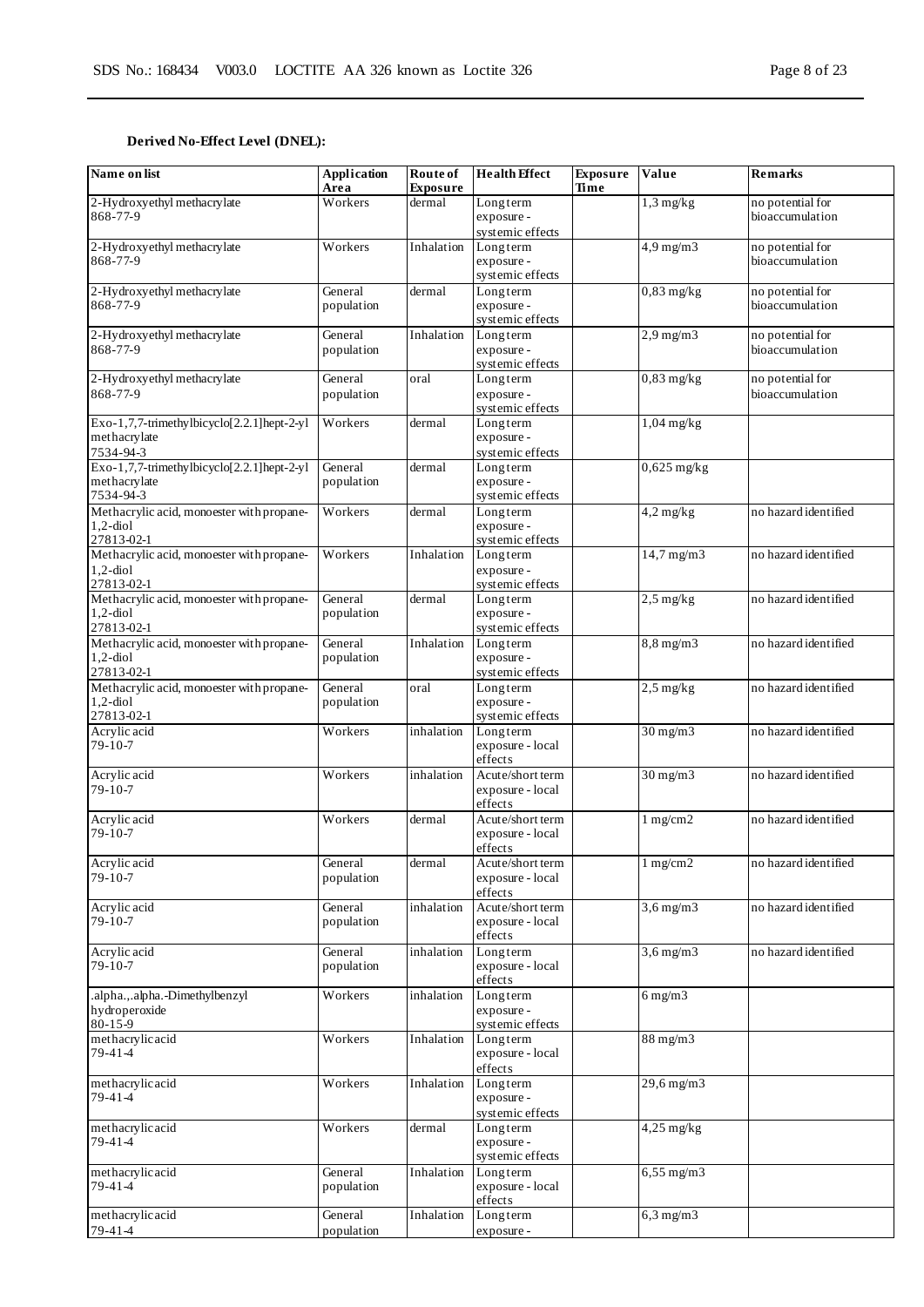|                  |            |        | systemic effects |                      |  |
|------------------|------------|--------|------------------|----------------------|--|
| methacrylic acid | General    | dermal | Longterm         | $2,55 \text{ mg/kg}$ |  |
| 79-41-4          | population |        | exposure -       |                      |  |
|                  |            |        | systemic effects |                      |  |

### **Biological Exposure Indices:**

None

### **8.2. Exposure controls:**

Engineering controls: Ensure good ventilation/extraction.

Respiratory protection:

Ensure adequate ventilation. An approved mask or respirator fitted with an organic vapour cartridge should be worn if the product is used in a poorly ventilated area Filter type: A (EN 14387)

Hand protection:

Chemical-resistant protective gloves (EN 374).

Suitable materials for short-term contact or splashes (recommended: at least protection index 2, corresponding to > 30 minutes permeation time as per EN 374):

nitrile rubber (NBR;  $>= 0.4$  mm thickness)

Suitable materials for longer, direct contact (recommended: protection index 6, corresponding to > 480 minutes permeation time as per EN 374):

nitrile rubber (NBR;  $>= 0.4$  mm thickness)

This information is based on literature references and on information provided by glove manufacturers, or is derived by analogy with similar substances. Please note that in practice the working life of chemical-resistant protective gloves may be considerably shorter than the permeation time determined in accordance with EN 374 as a result of the many influencing factors (e.g. temperature). If signs of wear and tear are noticed then the gloves should be replaced.

Eye protection: Safety glasses with sideshields or chemical safety goggles should be worn if there is a risk of splashing. Protective eye equipment should conform to EN166.

Skin protection: Wear suitable protective clothing. Protective clothing should conform to EN 14605 for liquid splashes or to EN 13982 for dusts.

Advices to personal protection equipment:

The information provided on personal protective equipment is for guidance purposes only. A full risk assessment should be conducted prior to using this product to determine the appropriate personal protective equipment to suit local conditions. Personal protective equipment should conform to the relevant EN standard.

### **SECTION 9: Physical and chemical properties**

### **9.1. Information on basic physical and chemical properties**

| Physical state             | liquid                                             |
|----------------------------|----------------------------------------------------|
| Delivery form              | liquid                                             |
| Colour                     | amber                                              |
| Odor                       | irritating                                         |
| Solidification temperature | $< 0$ °C ( $< 32$ °F)                              |
| Initial boiling point      | > 149 °C (> 300.2 °F)                              |
| Flammability               | The product is not flammable.                      |
| Flash point                | > 93,3 °C (> 199.94 °F); Tagliabue closed cup      |
| pН                         | Not applicable, Product is non-soluble (in water). |
| Viscosity (kinematic)      | $15.000 - 17.000$ mm2/s                            |
| (40 °C (104 °F); )         |                                                    |
| Solubility (qualitative)   | Slight                                             |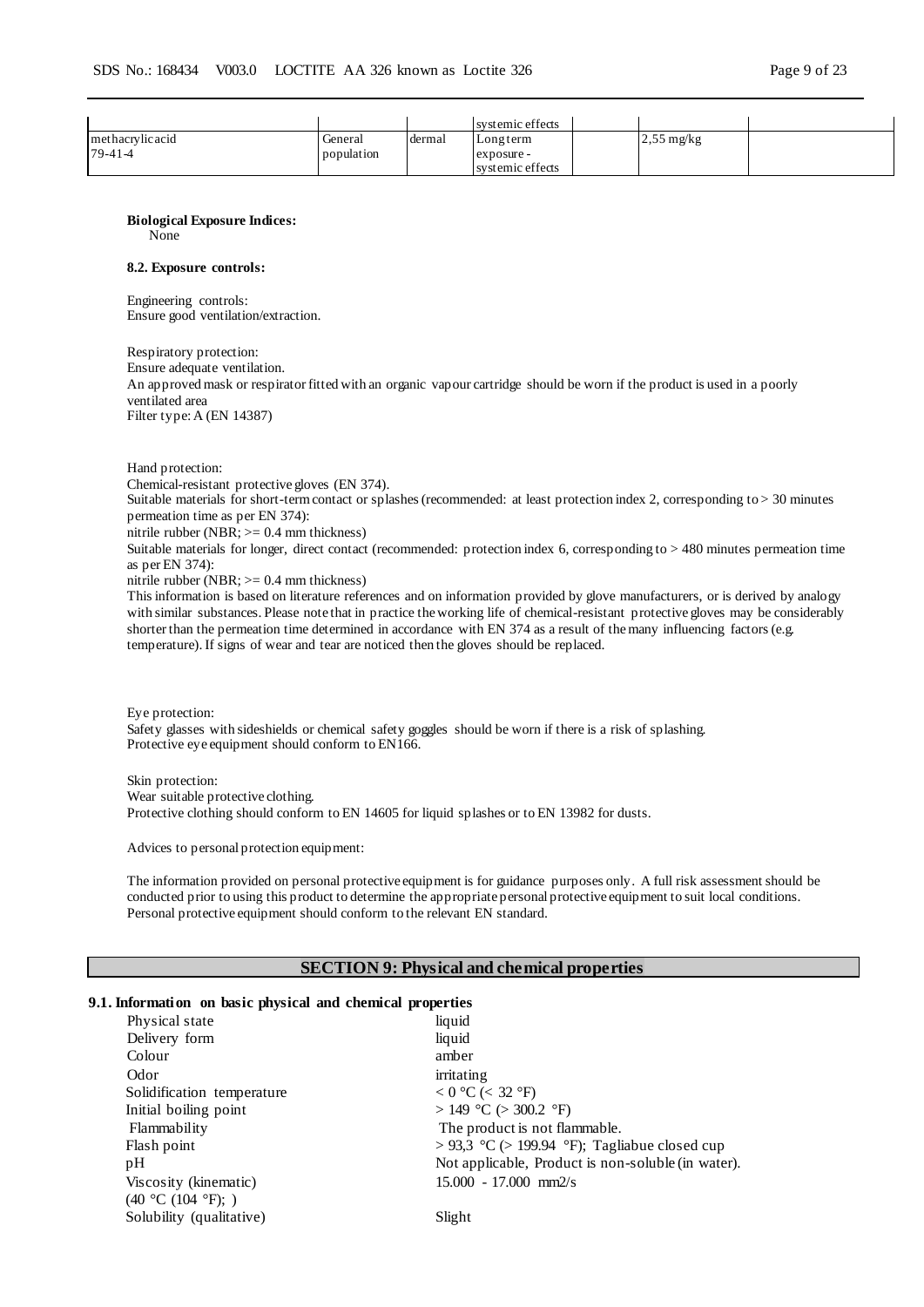|  |  | $(20 °C (68 °F))$ ; Solvent: Water)    |  |  |
|--|--|----------------------------------------|--|--|
|  |  | Partition coefficient: n-octanol/water |  |  |

|                          | Mixture                          |
|--------------------------|----------------------------------|
| Vapour pressure          | $<$ 13 mbar                      |
| (26.6 °C (79.9 °F))      |                                  |
| Vapour pressure          | $< 1.3$ kPa                      |
| (20 °C (68 °F))          |                                  |
| Density                  | $1,0 \text{ g/cm}$ None          |
| (20 °C (68 °F))          |                                  |
| Relative vapour density: | Not applicable, Heavier than air |
|                          |                                  |

# Mixture  $<$  13 mbar  $< 1.3$  kPa 1,0 g/cm3 None

Not applicable

### **9.2. Other information**

Other information not applicable for this product

### **SECTION 10: Stability and reactivity**

#### **10.1. Reactivity**

Reacts with strong oxidants. Acids. Reducing agents. Strong bases.

**10.2. Chemical stability** Stable under recommended storage conditions.

### **10.3. Possibility of hazardous reactions**

See section reactivity

### **10.4. Conditions to avoid** Stable under normal conditions of storage and use.

**10.5. Incompatible materials**

See section reactivity.

### **10.6. Hazardous decomposition products**

carbon oxides. Hydrocarbons nitrogen oxides Rapid polymerisation may generate excessive heat and pressure.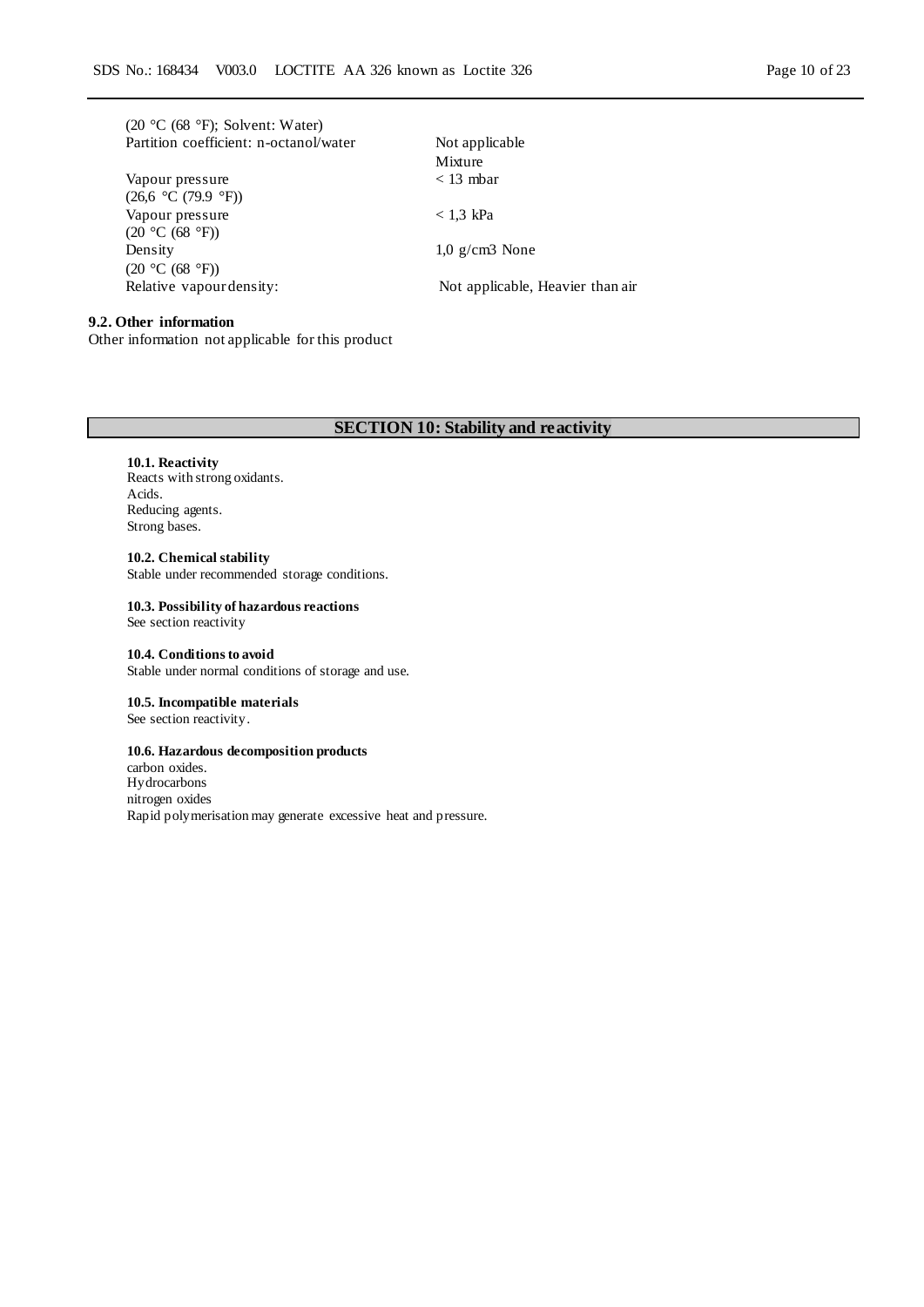### **SECTION 11: Toxicological information**

### **Information on hazard classes as defined in Regulation (EC) No 1272/2008**

### **Acute oral toxicity:**

| Hazardous substances<br>$CAS-N0$ .                                                  | Value<br>type | Value                  | <b>Species</b> | Method                                                               |
|-------------------------------------------------------------------------------------|---------------|------------------------|----------------|----------------------------------------------------------------------|
| 2-Hydroxyethyl<br>methacrylate<br>868-77-9                                          | LD50          | $5.564$ mg/kg          | rat            | FDA Guideline                                                        |
| Isobornyl methacrylate<br>7534-94-3                                                 | LD50          | $3.160$ mg/kg          | rat            | not specified                                                        |
| Hydroxypropyl<br>methacrylate<br>27813-02-1                                         | LD50          | $>$ 2.000 mg/kg        | rat            | OECD Guideline 401 (Acute Oral Toxicity)                             |
| Acrylic acid<br>$79-10-7$                                                           | LD50          | $1.500$ mg/kg          | rat            | equivalent or similar to OECD Guideline 401 (Acute Oral<br>Toxicity) |
| Cumene hydroperoxide<br>$80 - 15 - 9$                                               | LD50          | $382 \text{ mg/kg}$    | rat            | other guideline:                                                     |
| methacrylicacid<br>79-41-4                                                          | LD50          | $1.320$ mg/kg          | rat            | equivalent or similar to OECD Guideline 401 (Acute Oral<br>Toxicity) |
| Acetic acid, 2-<br>phenylhydrazide<br>$114 - 83 - 0$                                | LD50          | $270 \,\mathrm{mg/kg}$ | rat            | not specified                                                        |
| 2-Propenoic acid, 2-<br>methyl-, $2-(2-$<br>hydroxyethoxy) ethyl ester<br>2351-43-1 | LD50          | $5.564$ mg/kg          | rat            | FDA Guideline                                                        |

The mixture is classified based on calculation method referring to the classified substances present in the mixture.

### **Acute dermal toxicity:**

The mixture is classified based on calculation method referring to the classified substances present in the mixture.

| <b>Hazardous substances</b> | Value    | Value                  | <b>Species</b> | Method                                     |
|-----------------------------|----------|------------------------|----------------|--------------------------------------------|
| $CAS-No.$                   | type     |                        |                |                                            |
| 2-Hydroxyethyl              | LD50     | $> 5.000$ mg/kg        | rabbit         | not specified                              |
| methacrylate                |          |                        |                |                                            |
| 868-77-9                    |          |                        |                |                                            |
| Isobornyl methacrylate      | LD50     | $>$ 3.000 mg/kg        | rabbit         | not specified                              |
| 7534-94-3                   |          |                        |                |                                            |
| Hydroxypropyl               | LD50     | $> 5.000$ mg/kg        | rabbit         | not specified                              |
| methacrylate                |          |                        |                |                                            |
| 27813-02-1                  |          |                        |                |                                            |
| Acrylic acid                | Acute    | $1.100$ mg/kg          |                | Expert judgement                           |
| $79-10-7$                   | toxicity |                        |                |                                            |
|                             | estimate |                        |                |                                            |
|                             | (ATE)    |                        |                |                                            |
| Acrylic acid                | LD50     | $>$ 2.000 mg/kg        | rabbit         | OECD Guideline 402 (Acute Dermal Toxicity) |
| $79-10-7$                   |          |                        |                |                                            |
| Cumene hydroperoxide        | Acute    | $1.100$ mg/kg          |                | Expert judgement                           |
| $80 - 15 - 9$               | toxicity |                        |                |                                            |
|                             | estimate |                        |                |                                            |
|                             | (ATE)    |                        |                |                                            |
| methacrylicacid             | LD50     | $500 - 1.000$          | rabbit         | Dermal Toxicity Screening                  |
| $79-41-4$                   |          | mg/kg                  |                |                                            |
| methacrylicacid             | Acute    | $500 \,\mathrm{mg/kg}$ |                | Expert judgement                           |
| $79 - 41 - 4$               | toxicity |                        |                |                                            |
|                             | estimate |                        |                |                                            |
|                             | (ATE)    |                        |                |                                            |
| 2-Propenoic acid, 2-        | LD50     | $> 5.000$ mg/kg        | rabbit         | not specified                              |
| methyl-, $2-(2-$            |          |                        |                |                                            |
| hydroxyethoxy) ethyl ester  |          |                        |                |                                            |
| $2351 - 43 - 1$             |          |                        |                |                                            |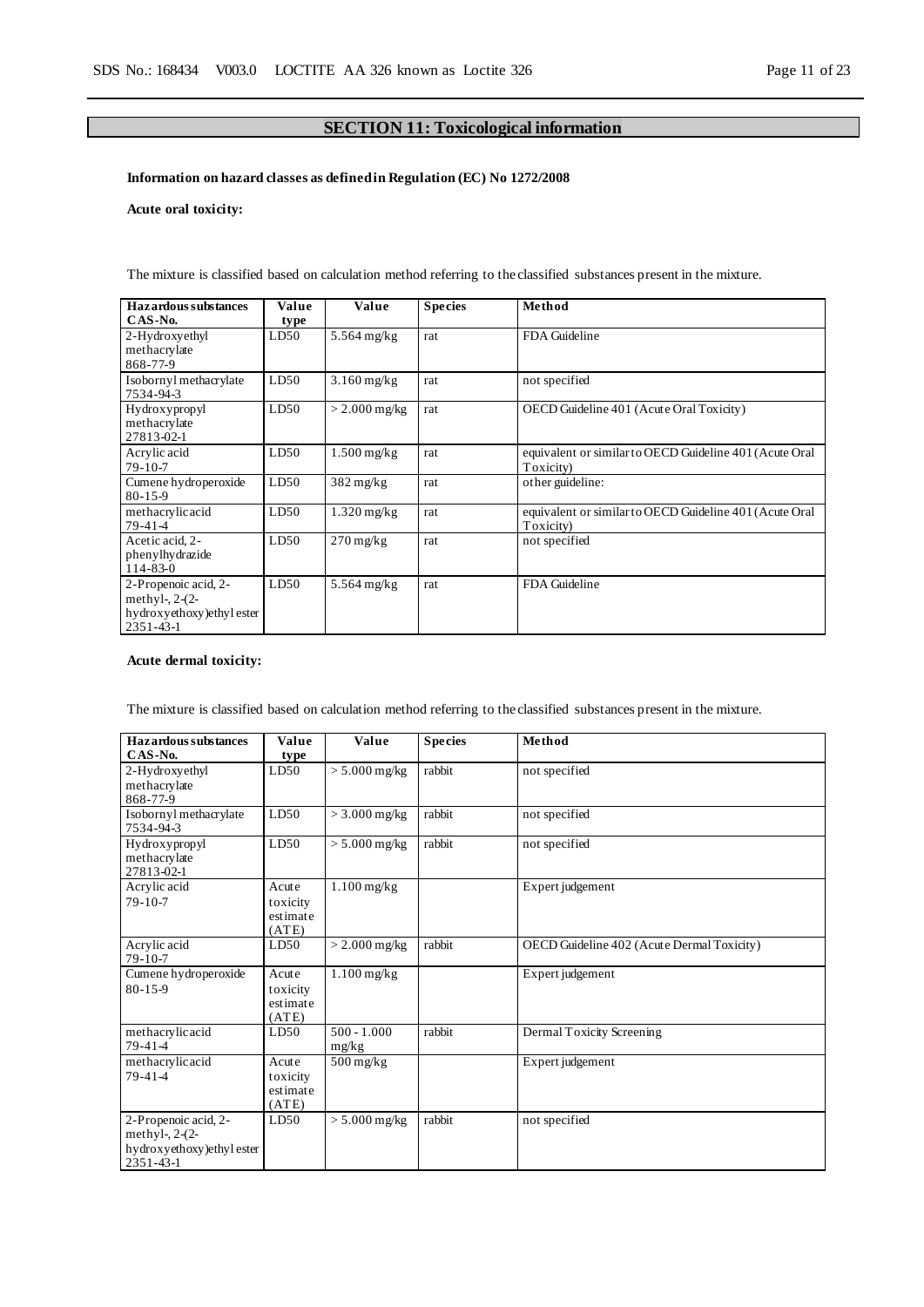### **Acute inhalative toxicity:**

The mixture is classified based on calculation method referring to the classified substances present in the mixture.

| Hazardous substances<br>$CAS-N0$ .    | Value<br>type                          | Value                 | <b>Test atmosphere</b> | <b>Exposure</b><br>time | <b>Species</b> | Method                                                                              |
|---------------------------------------|----------------------------------------|-----------------------|------------------------|-------------------------|----------------|-------------------------------------------------------------------------------------|
| Acrylic acid<br>$79-10-7$             | LC <sub>0</sub>                        | $5.1 \text{ mg}/1$    | vapour                 | 4 h                     | rat            | equivalent or similar to OECD<br>Guideline<br>403<br>(Acute<br>Inhalation Toxicity) |
| Acrylic acid<br>$79-10-7$             | Acute<br>toxicity<br>estimate<br>(ATE) | $11 \text{ mg}/l$     | vapour                 |                         |                | Expert judgement                                                                    |
| Cumene hydroperoxide<br>$80 - 15 - 9$ | LC50                                   | $1,370 \,\mathrm{mg}$ | vapour                 | 4h                      | rat            | not specified                                                                       |
| methacrylicacid<br>$79-41-4$          | LC50                                   | $>$ 3.6 mg/l          | dust/mist              | 4h                      | rat            | OECD Guideline 403 (Acute<br>Inhalation Toxicity)                                   |
| methacrylicacid<br>$79-41-4$          | Acute<br>toxicity<br>estimate<br>(ATE) | $3,61 \text{ mg}/1$   |                        |                         |                | Expert judgement                                                                    |

### **Skin corrosion/irritation:**

The mixture is classified based on calculation method referring to the classified substances present in the mixture.

| <b>Hazardous substances</b><br>CAS-No.                                                    | <b>Result</b>             | <b>Exposure</b><br>time | <b>Species</b> | Method                                                 |
|-------------------------------------------------------------------------------------------|---------------------------|-------------------------|----------------|--------------------------------------------------------|
| 2-Hydroxyethyl<br>methacrylate<br>868-77-9                                                | slightly<br>irritating    | 24h                     | rabbit         | Draize Test                                            |
| Isobornyl methacrylate<br>7534-94-3                                                       | mildly<br>irritating      |                         | rabbit         | OECD Guideline 404 (Acute Dermal Irritation/Corrosion) |
| Hydroxypropyl<br>methacrylate<br>27813-02-1                                               | not irritating            | 24h                     | rabbit         | Draize Test                                            |
| Acrylic acid<br>$79 - 10 - 7$                                                             | Category 1<br>(corrosive) | $3 \text{ min}$         | rabbit         | OECD Guideline 404 (Acute Dermal Irritation/Corrosion) |
| Cumene hydroperoxide<br>$80 - 15 - 9$                                                     | corrosive                 |                         | rabbit         | Draize Test                                            |
| methacrylicacid<br>79-41-4                                                                | corrosive                 | $3 \text{ min}$         | rabbit         | OECD Guideline 404 (Acute Dermal Irritation/Corrosion) |
| 2-Propenoic acid, 2-<br>methyl-, $2-(2-$<br>hydroxyethoxy) ethyl ester<br>$2351 - 43 - 1$ | not irritating            | 24h                     | rabbit         | Draize Test                                            |

### **Serious eye damage/irritation:**

The mixture is classified based on calculation method referring to the classified substances present in the mixture.

| Hazardous substances<br>CAS-No.                                                           | <b>Result</b>                                          | <b>Exposure</b><br>time | <b>Species</b> | Method           |
|-------------------------------------------------------------------------------------------|--------------------------------------------------------|-------------------------|----------------|------------------|
| 2-Hydroxyethyl<br>methacrylate<br>868-77-9                                                | Category 2B<br>(mildly)<br>irritating to<br>eyes)      |                         | rabbit         | Draize Test      |
| Hydroxypropyl<br>methacrylate<br>27813-02-1                                               | Category 2B<br>(mildly)<br>irritating to<br>eyes)      |                         | rabbit         | Draize Test      |
| Acrylic acid<br>$79-10-7$                                                                 | Category 1<br>(irreversible)<br>effects on the<br>eye) |                         | rabbit         | <b>BASF</b> Test |
| methacrylicacid<br>$79-41-4$                                                              | corrosive                                              |                         | rabbit         | Draize Test      |
| 2-Propenoic acid, 2-<br>methyl-, $2-(2-$<br>hydroxyethoxy) ethyl ester<br>$2351 - 43 - 1$ | irritating                                             |                         | rabbit         | Draize Test      |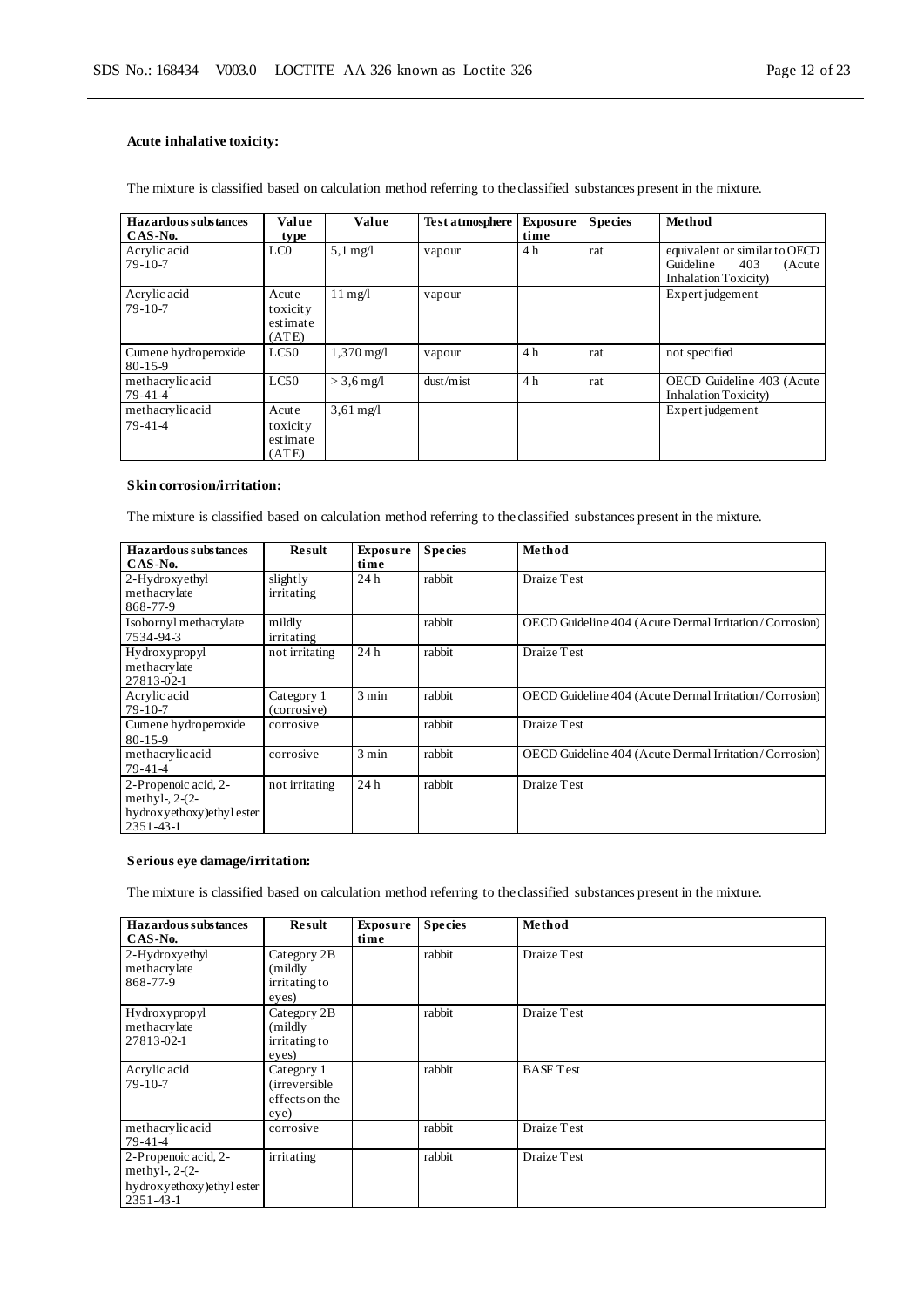### **Respiratory or skin sensitization:**

The mixture is classified based on threshold limits referring to the classified substances present in the mixture.

| Hazardous substances<br>CAS-No.             | Result          | Test type                             | <b>Species</b> | Method                                                                                         |
|---------------------------------------------|-----------------|---------------------------------------|----------------|------------------------------------------------------------------------------------------------|
| 2-Hydroxyethyl<br>methacrylate<br>868-77-9  | not sensitising | Buehler test                          | guinea pig     | Buehler test                                                                                   |
| 2-Hydroxyethyl<br>methacrylate<br>868-77-9  | sensitising     | Guinea pig maximisation<br>test       | guinea pig     | Magnusson and Kligman Method                                                                   |
| Isobornyl methacrylate<br>7534-94-3         | not sensitising | Guinea pig maximisation<br>test       | guinea pig     | OECD Guideline 406 (Skin Sensitisation)                                                        |
| Hydroxypropyl<br>methacrylate<br>27813-02-1 | not sensitising | Mouse local lymphnode<br>assay (LLNA) | mouse          | equivalent or similar to OECD Guideline<br>429 (Skin Sensitisation: Local Lymph<br>Node Assay) |
| Hydroxypropyl<br>methacrylate<br>27813-02-1 | sensitising     | Guinea pig maximisation<br>test       | guinea pig     | not specified                                                                                  |
| Acrylic acid<br>$79 - 10 - 7$               | not sensitising | Freund's complete adjuvant<br>test    | guinea pig     | Klecak Method                                                                                  |
| Acrylic acid<br>$79-10-7$                   | not sensitising | Split adjuvant test                   | guinea pig     | Maguire Method                                                                                 |
| methacrylicacid<br>$79-41-4$                | not sensitising | Buehler test                          | guinea pig     | equivalent or similar to OECD Guideline<br>406 (Skin Sensitisation)                            |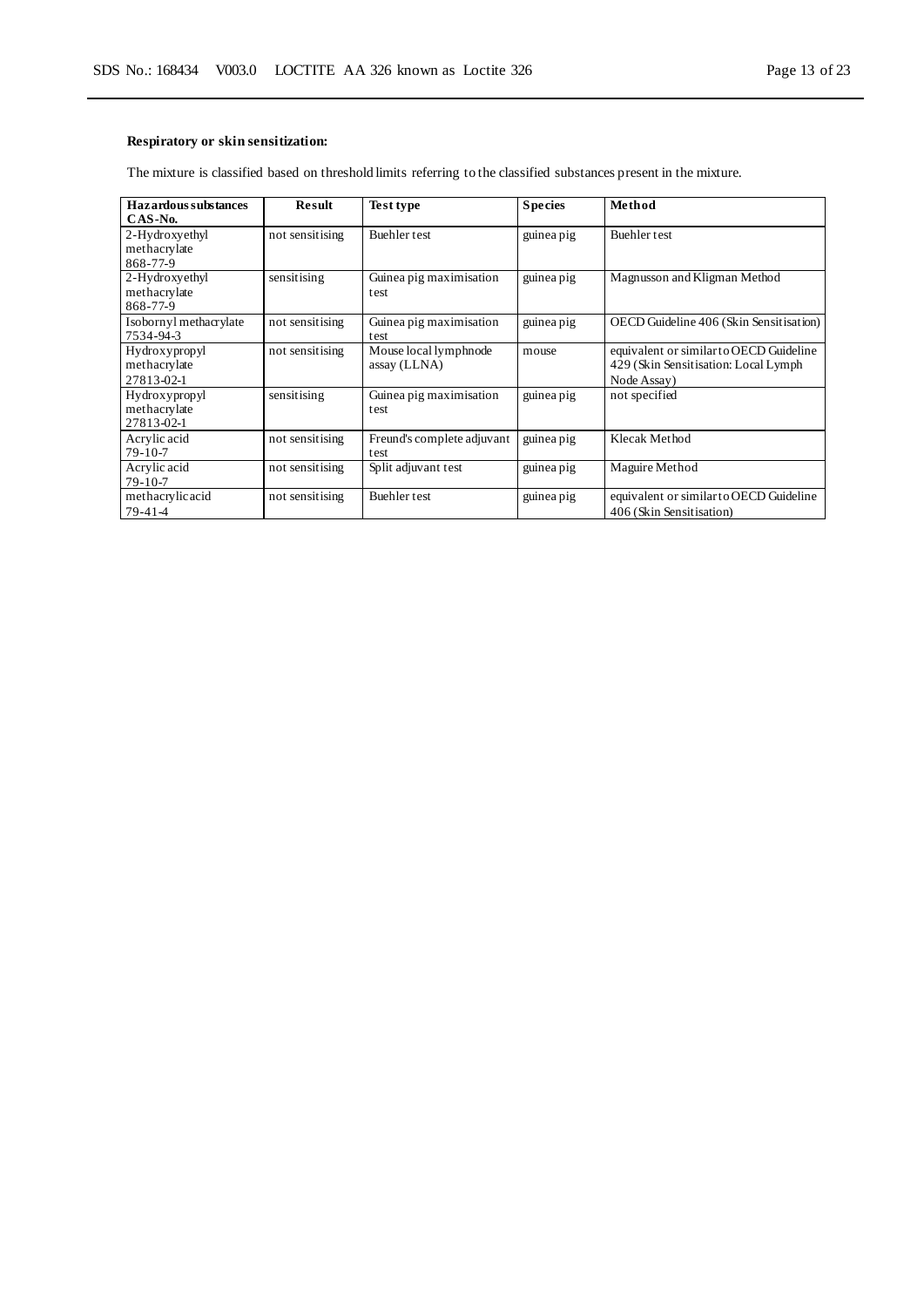### **Germ cell mutagenicity:**

The mixture is classified based on threshold limits referring to the classified substances present in the mixture.

| <b>Hazardous substances</b>   | <b>Result</b> | Type of study/                   | <b>Metabolic</b>     | <b>Species</b> | Method                                                  |
|-------------------------------|---------------|----------------------------------|----------------------|----------------|---------------------------------------------------------|
| CAS-No.                       |               | Route of                         | activation/          |                |                                                         |
|                               |               | administration                   | <b>Exposure time</b> |                |                                                         |
| 2-Hydroxyethyl                | negative      | bacterial reverse                | with and without     |                | OECD Guideline 471                                      |
| methacrylate                  |               | mutation assay (e.g              |                      |                | (Bacterial Reverse Mutation                             |
| 868-77-9                      |               | Ames test)                       |                      |                | Assay)                                                  |
| 2-Hydroxyethyl                | positive      | in vitro mammalian               | with and without     |                | OECD Guideline 473 (In vitro                            |
| methacrylate                  |               | chromosome                       |                      |                | Mammalian Chromosome                                    |
| 868-77-9                      |               | aberration test                  |                      |                | <b>Aberration Test)</b>                                 |
| 2-Hydroxyethyl                | negative      | mammalian cell                   | with and without     |                | OECD Guideline 476 (In vitro<br>Mammalian Cell Gene     |
| methacrylate<br>868-77-9      |               | gene mutation assay              |                      |                |                                                         |
| Isobornyl methacrylate        |               | bacterial reverse                | with and without     |                | Mutation Test)<br>OECD Guideline 471                    |
| 7534-94-3                     | negative      | mutation assay (e.g              |                      |                | (Bacterial Reverse Mutation                             |
|                               |               | Ames test)                       |                      |                | Assay)                                                  |
| Isobornyl methacrylate        | negative      |                                  | with and without     |                | OECD Guideline 476 (In vitro                            |
| 7534-94-3                     |               |                                  |                      |                | Mammalian Cell Gene                                     |
|                               |               |                                  |                      |                | Mutation Test)                                          |
| Isobornyl methacrylate        | negative      | in vitro mammalian               | with and without     |                | OECD Guideline 473 (In vitro                            |
| 7534-94-3                     |               | chromosome                       |                      |                | Mammalian Chromosome                                    |
|                               |               | aberration test                  |                      |                | Aberration Test)                                        |
| Hydroxypropyl                 | negative      | bacterial reverse                | with and without     |                | OECD Guideline 471                                      |
| methacrylate                  |               | mutation assay (e.g              |                      |                | (Bacterial Reverse Mutation)                            |
| 27813-02-1                    |               | Ames test)                       |                      |                | Assay)                                                  |
| Hydroxypropyl                 | positive      | in vitro mammalian               | with and without     |                | Chromosome Aberration Test                              |
| methacrylate                  |               | chromosome                       |                      |                |                                                         |
| 27813-02-1                    |               | aberration test                  |                      |                |                                                         |
| Hydroxypropyl                 | negative      | mammalian cell                   | with and without     |                | OECD Guideline 476 (In vitro                            |
| methacrylate                  |               | gene mutation assay              |                      |                | Mammalian Cell Gene                                     |
| 27813-02-1                    |               |                                  |                      |                | Mutation Test)                                          |
| Acrylic acid                  | negative      | bacterial reverse                | with and without     |                | equivalent or similar to OECD                           |
| $79 - 10 - 7$                 |               | mutation assay (e.g              |                      |                | Guideline 471 (Bacterial                                |
|                               |               | Ames test)                       |                      |                | Reverse Mutation Assay)                                 |
| Acrylic acid                  | negative      | mammalian cell                   | with and without     |                | equivalent or similar to OECD                           |
| $79 - 10 - 7$                 |               | gene mutation assay              |                      |                | Guideline 476 (In vitro                                 |
|                               |               |                                  |                      |                | Mammalian Cell Gene                                     |
|                               |               |                                  |                      |                | Mutation Test)                                          |
| Acrylic acid<br>$79 - 10 - 7$ | negative      | DNA damage and                   | without              |                | equivalent or similar to OECD<br>Guideline 482 (Genetic |
|                               |               | repair assay,<br>unscheduled DNA |                      |                | Toxicology: DNA Damage                                  |
|                               |               | synthesis in                     |                      |                | and Repair, Unscheduled                                 |
|                               |               | mammalian cells in               |                      |                | DNA Synthesis in Mammalian                              |
|                               |               | vitro                            |                      |                | Cells                                                   |
| Cumene hydroperoxide          | positive      | bacterial reverse                | without              |                | OECD Guideline 471                                      |
| $80 - 15 - 9$                 |               | mutation assay (e.g              |                      |                | (Bacterial Reverse Mutation                             |
|                               |               | Ames test)                       |                      |                | Assay)                                                  |
| methacrylicacid               | negative      | bacterial reverse                | with and without     |                | equivalent or similar to OECD                           |
| $79 - 41 - 4$                 |               | mutation assay (e.g              |                      |                | Guideline 471 (Bacterial                                |
|                               |               | Ames test)                       |                      |                | Reverse Mutation Assay)                                 |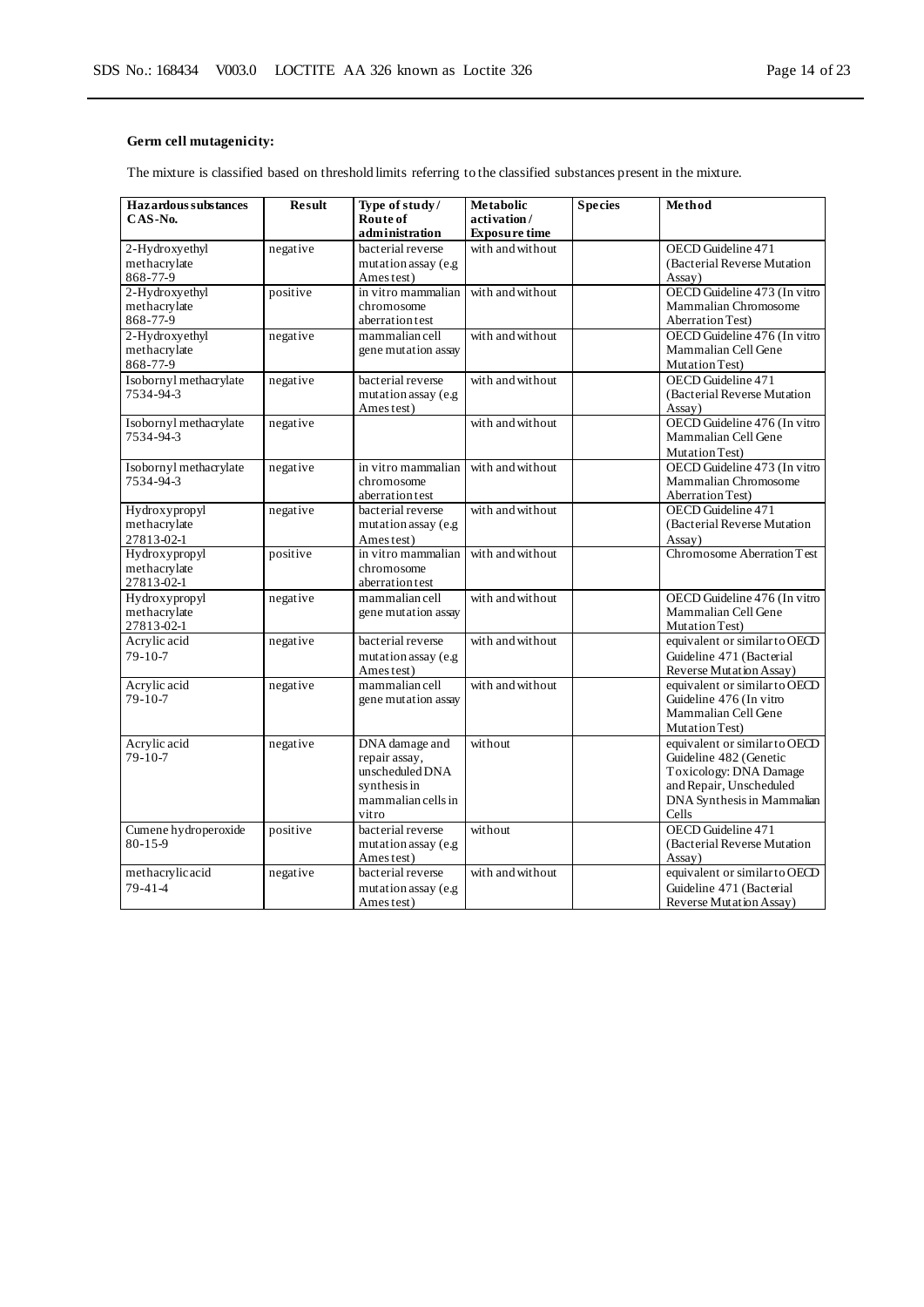### **Carcinogenicity**

The mixture is classified based on threshold limits referring to the classified substances present in the mixture.

| <b>Hazardous components</b><br>CAS-No.      | Result           | Route of<br>application | <b>Exposure</b><br>time/<br><b>Frequency</b><br>of treatment | <b>Species</b> | <b>Sex</b>  | Method                                                                       |
|---------------------------------------------|------------------|-------------------------|--------------------------------------------------------------|----------------|-------------|------------------------------------------------------------------------------|
| 2-Hydroxyethyl<br>methacrylate<br>868-77-9  | not carcinogenic | inhalation              | 2y<br>$6 h/d$ , $5 d/w$                                      | rat            | female      | equivalent or similar<br>OECD Guideline 451<br>(Carcinogenicity)<br>Studies) |
| 2-Hydroxyethyl<br>methacrylate<br>868-77-9  | not carcinogenic | inhalation              | 2y<br>$6 h/d$ , $5 d/w$                                      | rat            | male        | equivalent or similar<br>OECD Guideline 451<br>(Carcinogenicity)<br>Studies) |
| Hydroxypropyl<br>methacrylate<br>27813-02-1 | not carcinogenic | inhalation              | 2y<br>$6 h/d$ , $5 d/w$                                      | rat            | male        | equivalent or similar<br>OECD Guideline 451<br>(Carcinogenicity<br>Studies)  |
| Acrylic acid<br>$79 - 10 - 7$               | not carcinogenic | oral: drinking<br>water | $26 - 28m$<br>continuously                                   | rat            | male/female | OECD Guideline 451<br>(Carcinogenicity)<br>Studies)                          |
| Acrylic acid<br>$79 - 10 - 7$               | not carcinogenic | dermal                  | 21 <sub>m</sub><br>3 times/w                                 | mouse          | male/female | not specified                                                                |
| methacrylicacid<br>79-41-4                  | not carcinogenic | inhalation              | 2y                                                           | mouse          | male/female | OECD Guideline 451<br>(Carcinogenicity<br>Studies)                           |

### **Reproductive toxicity:**

The mixture is classified based on threshold limits referring to the classified substances present in the mixture.

| <b>Hazardous</b> substances<br>CAS-No.      | <b>Result / Value</b>                                         | <b>Test type</b>              | Route of<br>application    | <b>Species</b> | Method                                                                                                                                 |
|---------------------------------------------|---------------------------------------------------------------|-------------------------------|----------------------------|----------------|----------------------------------------------------------------------------------------------------------------------------------------|
| 2-Hydroxyethyl<br>methacrylate<br>868-77-9  | NOAEL $P \ge 1.000$ mg/kg<br>NOAEL $F1 \ge 1.000$ mg/kg       | screening                     | oral: gavage               | rat            | equivalent or similar to<br>OECD Guideline 422<br>(Combined Repeated Dose)<br>Toxicity Study)                                          |
| Isobornyl methacrylate<br>7534-94-3         | NOAEL P 25 mg/kg<br>NOAEL F1 500 mg/kg                        |                               | oral: gavage               | rat            | OECD Guideline 421<br>(Reproduction/<br>Developmental Toxicity<br>Screening Test)                                                      |
| Hydroxypropyl<br>methacrylate<br>27813-02-1 | NOAEL P 300 mg/kg<br>NOAEL F1 1.000 mg/kg                     | screening                     | oral: gavage               | rat            | OECD Guideline 422<br>(Combined Repeated Dose<br>Toxicity Study with the<br>Reproduction/<br>Developmental Toxicity<br>Screening Test) |
| Hydroxypropyl<br>methacrylate<br>27813-02-1 | NOAEL P 400 mg/kg<br>NOAEL F1 400 mg/kg                       | $two-$<br>generation<br>study | oral: gavage               | rat            | OECD Guideline 416 (Two-<br>Generation Reproduction<br>Toxicity Study)                                                                 |
| Acrylic acid<br>$79 - 10 - 7$               | NOAEL P 83 mg/kg<br>NOAEL F1 250 mg/kg                        | one-<br>generation<br>study   | oral:<br>drinking<br>water | rat            | equivalent or similar to<br>OECD Guideline 415 (One-<br>Generation Reproduction<br>Toxicity Study)                                     |
| Acrylic acid<br>$79 - 10 - 7$               | NOAEL P 240 mg/kg<br>NOAEL F1 53 mg/kg<br>NOAEL $F2 53$ mg/kg | $two-$<br>generation<br>study | oral:<br>drinking<br>water | rat            | OECD Guideline 416 (Two-<br>Generation Reproduction<br>Toxicity Study)                                                                 |
| methacrylic acid<br>$79 - 41 - 4$           | NOAEL P 50 mg/kg<br>NOAEL F1 400 mg/kg<br>NOAEL F2 400 mg/kg  | Two<br>generation<br>study    | oral: gavage               | rat            | OECD Guideline 416 (Two-<br>Generation Reproduction<br>Toxicity Study)                                                                 |

### **STOT-single exposure:**

No data available.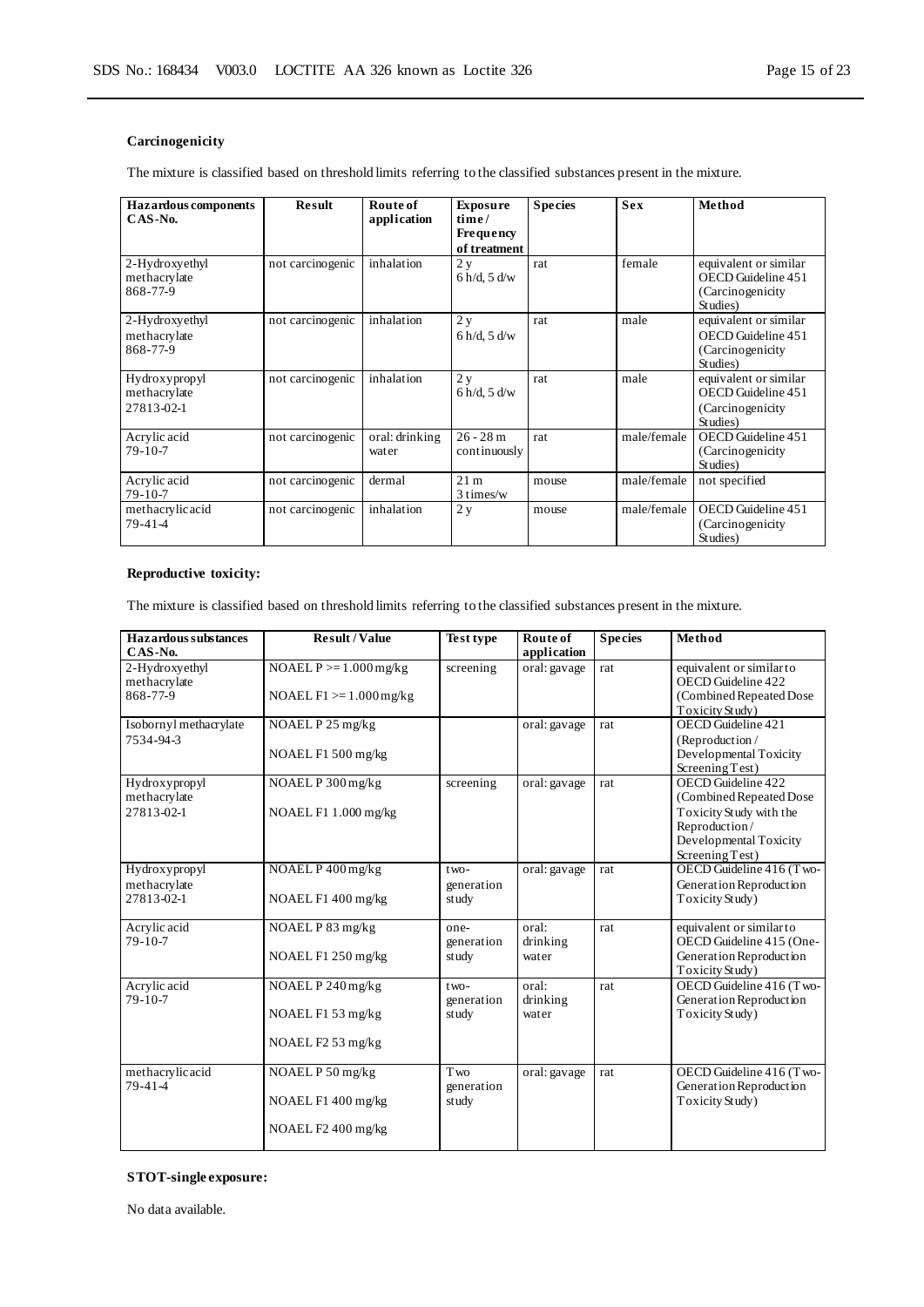### **STOT-repeated exposure::**

The mixture is classified based on threshold limits referring to the classified substances present in the mixture.

| <b>Hazardous substances</b><br>$CAS-No.$ | <b>Result/Value</b> | Route of<br>application | Exposure time /<br>Frequency of | <b>Species</b> | Method                                         |
|------------------------------------------|---------------------|-------------------------|---------------------------------|----------------|------------------------------------------------|
|                                          |                     |                         | treatment                       |                |                                                |
| 2-Hydroxyethyl                           | NOAEL 100 mg/kg     | oral: gavage            | 49 d                            | rat            | OECD Guideline 422                             |
| methacrylate<br>868-77-9                 |                     |                         | daily                           |                | (Combined Repeated<br>Dose Toxicity Study with |
|                                          |                     |                         |                                 |                | the Reproduction /                             |
|                                          |                     |                         |                                 |                | Developmental Toxicity                         |
|                                          |                     |                         |                                 |                | Screening Test)                                |
| 2-Hydroxyethyl                           | NOAEL 0,352 mg/l    | inhalation              | 90d                             | rat            | OECD Guideline 413                             |
| methacrylate<br>868-77-9                 |                     |                         | $6 h/d$ , $5 d/w$               |                | (Subchronic Inhalation<br>Toxicity: 90-Day)    |
| Hydroxypropyl                            | NOAEL 300 mg/kg     | oral: gavage            | 49 d                            | rat            | OECD Guideline 422                             |
| methacrylate                             |                     |                         | daily                           |                | (Combined Repeated                             |
| 27813-02-1                               |                     |                         |                                 |                | Dose Toxicity Study with                       |
|                                          |                     |                         |                                 |                | the Reproduction /                             |
|                                          |                     |                         |                                 |                | Developmental Toxicity<br>Screening Test)      |
| Hydroxypropyl                            | NOAEL 0,352 mg/l    | inhalation              | 90d                             | rat            | OECD Guideline 413                             |
| methacrylate                             |                     |                         | $6 h/d$ , $5 d/w$               |                | (Subchronic Inhalation                         |
| 27813-02-1                               |                     |                         |                                 |                | Toxicity: 90-Day)                              |
| Acrylic acid                             | NOAEL 40 mg/kg      | oral:                   | 12 <sub>m</sub>                 | rat            | equivalent or similar to                       |
| $79 - 10 - 7$                            |                     | drinking<br>water       | daily                           |                | OECD Guideline 452<br>(Chronic Toxicity        |
|                                          |                     |                         |                                 |                | Studies)                                       |
| Acrylic acid                             | NOAEL 0,015 mg/l    | inhalation:             | 90d                             | mouse          | equivalent or similar to                       |
| $79 - 10 - 7$                            |                     | vapour                  | $6 h/d$ , $5 d/w$               |                | OECD Guideline 413                             |
|                                          |                     |                         |                                 |                | (Subchronic Inhalation                         |
| Cumene hydroperoxide                     |                     | inhalation:             | 6 h/d                           | rat            | Toxicity: 90-Day)<br>not specified             |
| 80-15-9                                  |                     | aerosol                 | 5 d/w                           |                |                                                |
| methacrylicacid                          |                     | inhalation              | 90d                             | rat            | OECD Guideline 413                             |
| $79 - 41 - 4$                            |                     |                         | $6 h/d$ , $5 d/w$               |                | (Subchronic Inhalation                         |
|                                          |                     |                         |                                 |                | Toxicity: 90-Day)                              |

### **Aspiration hazard:**

No data available.

### **11.2 Information on other hazards**

not applicable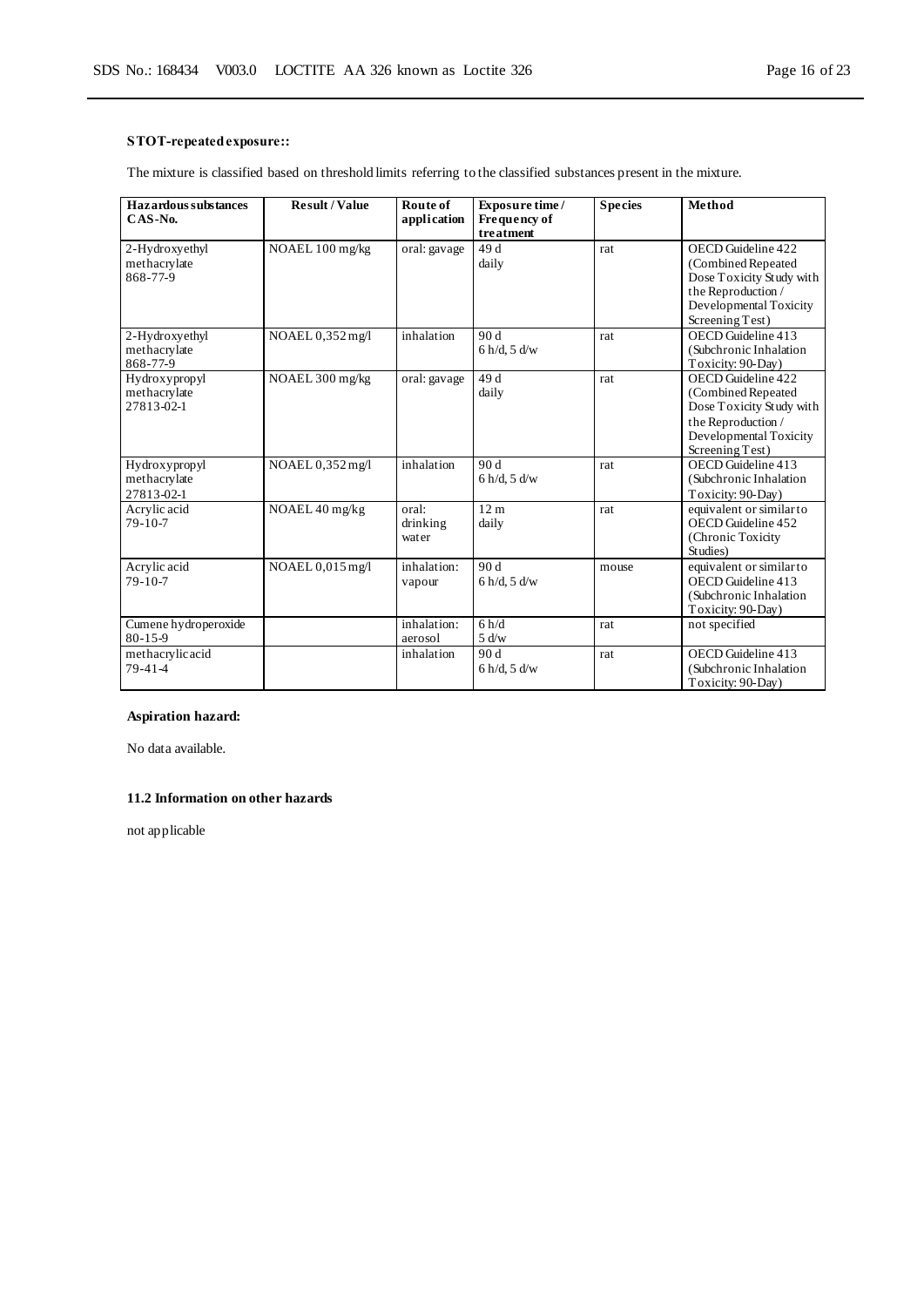### **SECTION 12: Ecological information**

### **General ecological information:**

Do not empty into drains / surface water / ground water.

### **12.1. Toxicity**

### **Toxicity (Fish):**

The mixture is classified based on calculation method referring to the classified substances present in the mixture.

| <b>Hazardous substances</b> | Value         | Value                  | <b>Exposure time Species</b> |                           | Method                          |
|-----------------------------|---------------|------------------------|------------------------------|---------------------------|---------------------------------|
| CAS-No.                     | type          |                        |                              |                           |                                 |
| 2-Hydroxyethyl methacrylate | LC50          | $100 \text{ mg}/1$     | 96 h                         | Oryzias latipes           | OECD Guideline 203 (Fish,       |
| 868-77-9                    |               |                        |                              |                           | Acute Toxicity Test)            |
| Isobornyl methacrylate      | LC50          | $1.79 \,\mathrm{mg}/l$ | 96 h                         | Danio rerio               | OECD Guideline 203 (Fish,       |
| 7534-94-3                   |               |                        |                              |                           | Acute Toxicity Test)            |
| Hydroxypropyl methacrylate  | $_{\rm LC50}$ | $493 \text{ mg}/1$     | 48 h                         | Leuciscus idus melanotus  | DIN 38412-15                    |
| 27813-02-1                  |               |                        |                              |                           |                                 |
| Acrylic acid                | LC50          | $27 \text{ mg/l}$      | 96 h                         | Salmo gairdneri (newname: | EPA OT S797.1400 (Fish          |
| $79 - 10 - 7$               |               |                        |                              | Oncorhynchus mykiss)      | Acute Toxicity Test)            |
| Acrylic acid                | <b>NOEC</b>   | $>= 10.1 \text{ mg/l}$ | 45 d                         | Orvzias latipes           | OECD Guideline 210 (fish        |
| $79-10-7$                   |               |                        |                              |                           | early lite stage toxicity test) |
| Cumene hydroperoxide        | LC50          | $3.9 \text{ mg}/l$     | 96 h                         | Oncorhynchus mykiss       | OECD Guideline 203 (Fish,       |
| $80 - 15 - 9$               |               |                        |                              |                           | Acute Toxicity Test)            |
| methacrylicacid             | LC50          | $85 \text{ mg}/l$      | 96 h                         | Salmo gairdneri (newname: | EPA OT S797.1400 (Fish          |
| $79-41-4$                   |               |                        |                              | Oncorhynchus mykiss)      | Acute Toxicity Test)            |

### **Toxicity (Daphnia):**

The mixture is classified based on calculation method referring to the classified substances present in the mixture.

| <b>Hazardous substances</b> | Value | Value                  | <b>Exposure time Species</b> |               | Method                     |
|-----------------------------|-------|------------------------|------------------------------|---------------|----------------------------|
| $CAS-N0$ .                  | type  |                        |                              |               |                            |
| 2-Hydroxyethyl methacrylate | EC50  | 380 mg/l               | 48 h                         | Daphnia magna | OECD Guideline 202         |
| 868-77-9                    |       |                        |                              |               | Daphnia sp. Acute          |
|                             |       |                        |                              |               | Immobilisation Test)       |
| Isobornyl methacrylate      | EC50  | $> 2,57 \text{ mg/l}$  | 48 h                         | Daphnia magna | OECD Guideline 202         |
| 7534-94-3                   |       |                        |                              |               | Daphnia sp. Acute          |
|                             |       |                        |                              |               | Immobilisation Test)       |
| Hydroxypropyl methacrylate  | EC50  | $>143$ mg/l            | 48 h                         | Daphnia magna | OECD Guideline 202         |
| 27813-02-1                  |       |                        |                              |               | Daphnia sp. Acute          |
|                             |       |                        |                              |               | Immobilisation Test)       |
| Acrylic acid                | EC50  | 95 mg/l                | 48 h                         | Daphnia magna | EPA OT S797.1300           |
| $79-10-7$                   |       |                        |                              |               | Aquatic Invertebrate Acute |
|                             |       |                        |                              |               | Toxicity Test, Freshwater  |
|                             |       |                        |                              |               | Daphnids)                  |
| Cumene hydroperoxide        | EC50  | 18,84 mg/l             | 48 h                         | Daphnia magna | OECD Guideline 202         |
| $80 - 15 - 9$               |       |                        |                              |               | Daphnia sp. Acute          |
|                             |       |                        |                              |               | Immobilisation Test)       |
| methacrylicacid             | EC50  | $>130 \,\mathrm{mg/l}$ | 48 h                         | Daphnia magna | EPA OT S797.1300           |
| 79-41-4                     |       |                        |                              |               | Aquatic Invertebrate Acute |
|                             |       |                        |                              |               | Toxicity Test, Freshwater  |
|                             |       |                        |                              |               | Daphnids)                  |

### **Chronic toxicity to aquatic invertebrates**

The mixture is classified based on calculation method referring to the classified substances present in the mixture.

| Hazardous substances        | Value       | Value                   | <b>Exposure time Species</b> |               | Method                     |
|-----------------------------|-------------|-------------------------|------------------------------|---------------|----------------------------|
| CAS-No.                     | type        |                         |                              |               |                            |
| 2-Hydroxyethyl methacrylate | <b>NOEC</b> | $24.1 \text{ mg}/1$     | 21 d                         | Daphnia magna | OECD 211 (Daphnia          |
| 868-77-9                    |             |                         |                              |               | magna, Reproduction Test)  |
| Isobornyl methacrylate      | <b>NOEC</b> | $0,233 \,\mathrm{mg}/l$ | 21 d                         | Daphnia magna | OECD 211 (Daphnia)         |
| 7534-94-3                   |             |                         |                              |               | magna, Reproduction Test)  |
| Hydroxypropyl methacrylate  | <b>NOEC</b> | $45.2 \,\mathrm{mg}/l$  | 21 d                         | Daphnia magna | OECD 211 (Daphnia)         |
| 27813-02-1                  |             |                         |                              |               | magna, Reproduction Test)  |
| Acrylic acid                | <b>NOEC</b> | 19 mg/l                 | 21 d                         | Daphnia magna | EPA OT S797.1330           |
| $79-10-7$                   |             |                         |                              |               | (Daphnid Chronic Toxicity) |
|                             |             |                         |                              |               | Test)                      |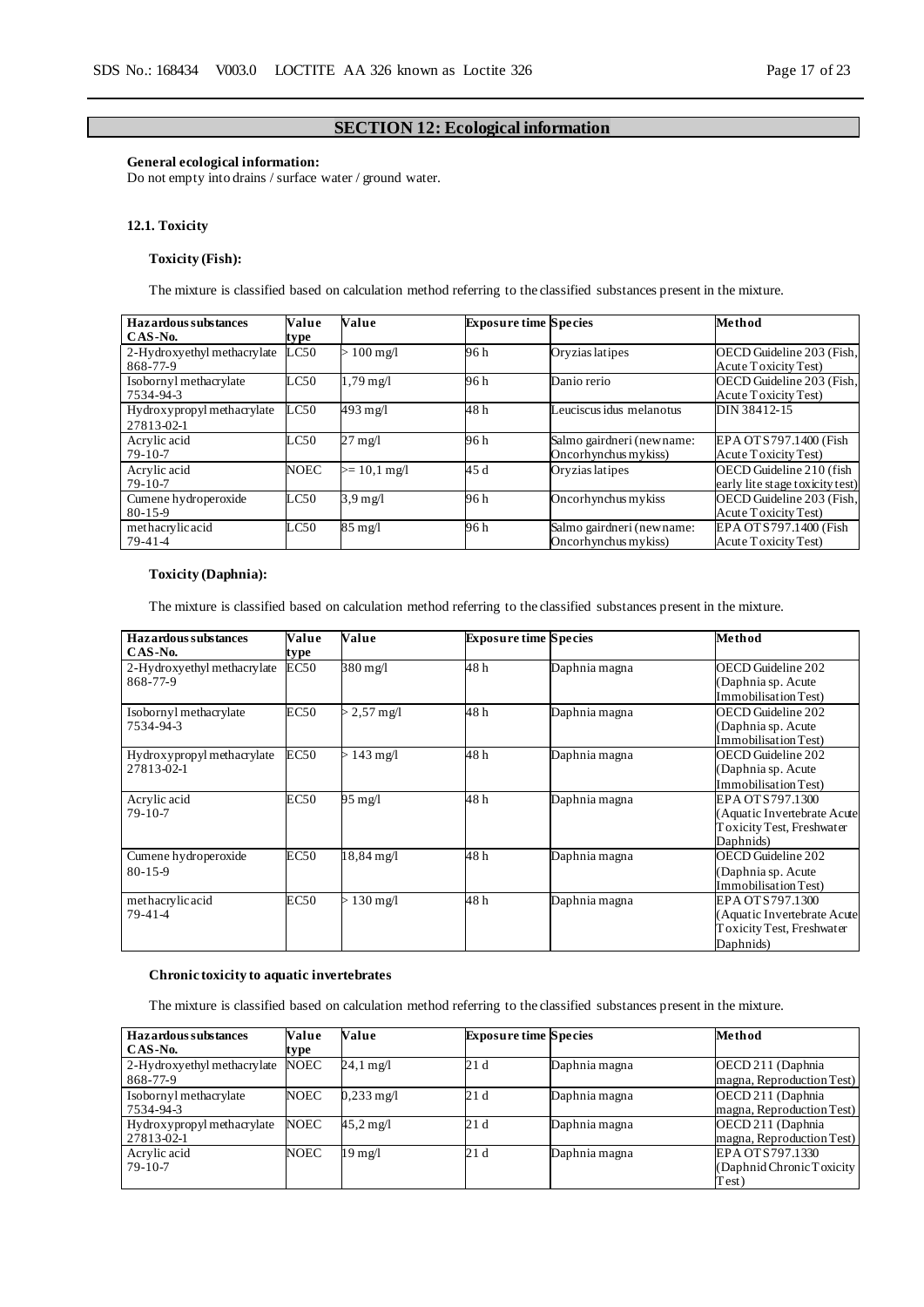### **Toxicity (Algae):**

The mixture is classified based on calculation method referring to the classified substances present in the mixture.

| Hazardous substances                     | Value       | Value                           | <b>Exposure time Species</b> |                                                                                                    | Method                                               |
|------------------------------------------|-------------|---------------------------------|------------------------------|----------------------------------------------------------------------------------------------------|------------------------------------------------------|
| CAS-No.                                  | type        |                                 |                              |                                                                                                    |                                                      |
| 2-Hydroxyethyl methacrylate<br>868-77-9  | EC50        | 836 mg/l                        | 72 h                         | Selenastrum capricomutum<br>(newname: Pseudokirchneriella Growth Inhibition Test)<br>subcapitata)  | OECD Guideline 201 (Alga,                            |
| 2-Hydroxyethyl methacrylate<br>868-77-9  | <b>NOEC</b> | $400 \text{ mg/l}$              | 72 h                         | Selenastrum capricomutum<br>(newname: Pseudokirchneriella Growth Inhibition Test)<br>subcapitata)  | OECD Guideline 201 (Alga,                            |
| Isobornyl methacrylate<br>7534-94-3      | <b>EC50</b> | $2,66 \,\mathrm{mg}/\mathrm{l}$ | 96 h                         | Pseudokirchneriella subcapitata OECD Guideline 201 (Alga,                                          | Growth Inhibition Test)                              |
| Isobornyl methacrylate<br>7534-94-3      | <b>NOEC</b> | $0,254 \text{ mg}/1$            | 96 h                         | Pseudokirchneriella subcapitata OECD Guideline 201 (Alga,                                          | Growth Inhibition Test)                              |
| Hydroxypropyl methacrylate<br>27813-02-1 | <b>EC50</b> | $> 97,2 \,\mathrm{mg}$          | 72 h                         | Pseudokirchneriella subcapitata OECD Guideline 201 (Alga,                                          | Growth Inhibition Test)                              |
| Hydroxypropyl methacrylate<br>27813-02-1 | <b>NOEC</b> | $> 97.2 \text{ mg/l}$           | 72 h                         | Pseudokirchneriella subcapitata OECD Guideline 201 (Alga,                                          | Growth Inhibition Test)                              |
| Acrylic acid<br>$79-10-7$                | EC10        | $0.03 \text{ mg}/1$             | 72 <sub>h</sub>              | Scenedesmus subspicatus (new<br>name: Desmodesmus<br>subspicatus)                                  | EU Method C.3 (Algal<br>Inhibition test)             |
| Acrylic acid<br>$79-10-7$                | EC50        | $0,13 \text{ mg}/1$             | 72 h                         | Scenedesmus subspicatus (new<br>name: Desmodesmus<br>subspicatus)                                  | EU Method C.3 (Algal<br>Inhibition test)             |
| Cumene hydroperoxide<br>$80 - 15 - 9$    | <b>EC50</b> | $3,1 \text{ mg}/l$              | 72 <sub>h</sub>              | Desmodesmus subspicatus<br>(reported as Scenedesmus<br>subspicatus)                                | OECD Guideline 201 (Alga,<br>Growth Inhibition Test) |
| Cumene hydroperoxide<br>$80 - 15 - 9$    | <b>NOEC</b> | mg/l                            | 72h                          | Desmodesmus subspicatus<br>(reported as Scenedesmus<br>subspicatus)                                | OECD Guideline 201 (Alga,<br>Growth Inhibition Test) |
| methacrylicacid<br>$79-41-4$             | <b>NOEC</b> | $8,2 \text{ mg}/l$              | 72 h                         | Selenastrum capricomutum<br>(newname: Pseudokirchneriella Growth Inhibition Test)<br>subcapitata)  | OECD Guideline 201 (Alga,                            |
| methacrylic acid<br>$79-41-4$            | EC50        | $45 \text{ mg}/l$               | 72 h                         | Selenastrum capricornutum<br>(newname: Pseudokirchneriella Growth Inhibition Test)<br>subcapitata) | OECD Guideline 201 (Alga,                            |

### **Toxicity to microorganisms**

The mixture is classified based on calculation method referring to the classified substances present in the mixture.

| Hazardous substances        | Value           | Value                     | <b>Exposure time Species</b> |                            | Method                   |
|-----------------------------|-----------------|---------------------------|------------------------------|----------------------------|--------------------------|
| CAS-No.                     | type            |                           |                              |                            |                          |
| 2-Hydroxyethyl methacrylate | EC <sub>0</sub> | $> 3.000 \,\mathrm{mg}/l$ | 16h                          | Pseudomonas fluorescens    | other guideline:         |
| 868-77-9                    |                 |                           |                              |                            |                          |
| Hydroxypropyl methacrylate  | EC10            | $1.140 \,\mathrm{mg}$     | 16h                          |                            | not specified            |
| 27813-02-1                  |                 |                           |                              |                            |                          |
| Acrylic acid                | EC20            | 900 mg/l                  | $30 \,\mathrm{min}$          | activated sludge, domestic | ISO 8192 (Test for       |
| $79-10-7$                   |                 |                           |                              |                            | Inhibition of Oxygen     |
|                             |                 |                           |                              |                            | Consumption by Activated |
|                             |                 |                           |                              |                            | Sludge)                  |
| Cumene hydroperoxide        | EC10            | $70 \,\mathrm{mg}/l$      | $30 \,\mathrm{min}$          |                            | not specified            |
| $80 - 15 - 9$               |                 |                           |                              |                            |                          |
| methacrylic acid            | EC10            | 100 mg/l                  | 17 <sub>h</sub>              |                            | not specified            |
| 79-41-4                     |                 |                           |                              |                            |                          |

**12.2. Persistence and degradability**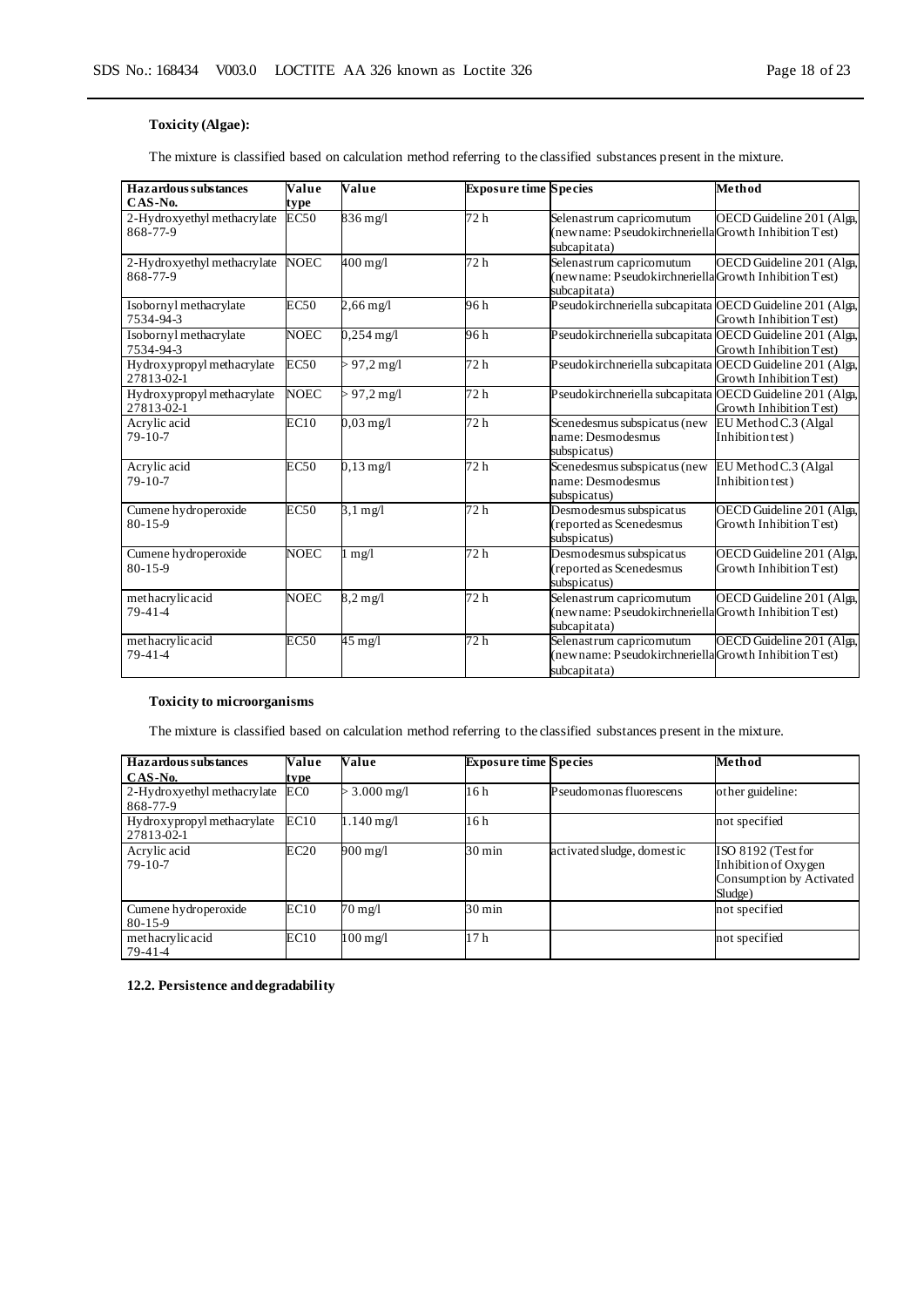| Hazardous substances<br>CAS-No.          | <b>Result</b>              | Test type | <b>Degradability</b> | <b>Exposure</b><br>time | Method                                                                                 |
|------------------------------------------|----------------------------|-----------|----------------------|-------------------------|----------------------------------------------------------------------------------------|
| 2-Hydroxyethyl methacrylate<br>868-77-9  | readily biodegradable      | aerobic   | $92 - 100%$          | 14d                     | OECD Guideline 301 C (Ready<br>Biodegradability: Modified MITI<br>Test (I))            |
| Isobornyl methacrylate<br>7534-94-3      | readily biodegradable      | aerobic   | 70 %                 | 28 d                    | OECD Guideline 310 (Ready<br>BiodegradabilityCO2 in Sealed<br>Vessels (Headspace Test) |
| Hydroxypropyl methacrylate<br>27813-02-1 | readily biodegradable      | aerobic   | 94,2%                | 28 d                    | OECD Guideline 301 E (Ready<br>biodegradability: Modified OECD<br>Screening Test)      |
| Acrylic acid<br>$79-10-7$                | inherently biodegradable   | aerobic   | 100 %                | 28 d                    | OECD Guideline 302 B (Inherent<br>biodegradability: Zahn-<br>Wellens/EMPA Test)        |
| Acrylic acid<br>$79-10-7$                | readily biodegradable      | aerobic   | 81%                  | 28 d                    | OECD Guideline 301 D (Ready<br>Biodegradability: Closed Bottle<br>Test)                |
| Cumene hydroperoxide<br>$80 - 15 - 9$    | not readily biodegradable. | aerobic   | 3 %                  | 28 d                    | OECD Guideline 301 B (Ready<br>Biodegradability: CO2 Evolution<br>Test)                |
| methacrylicacid<br>$79 - 41 - 4$         | inherently biodegradable   | aerobic   | 100 %                | 14d                     | OECD Guideline 302 B (Inherent<br>biodegradability: Zahn-<br>Wellens/EMPA Test)        |
| methacrylicacid<br>$79-41-4$             | readily biodegradable      | aerobic   | 86%                  | 28d                     | OECD Guideline 301 D (Ready<br>Biodegradability: Closed Bottle<br>Test)                |

### **12.3. Bioaccumulative potential**

| Hazardous substances<br>CAS-No.       | <b>Bioconcentratio</b><br>n factor (BCF) | <b>Exposure time</b> | <b>Temperature</b> | <b>Species</b> | Method                                                                |
|---------------------------------------|------------------------------------------|----------------------|--------------------|----------------|-----------------------------------------------------------------------|
| Isobornyl methacrylate<br>7534-94-3   | 37                                       | 56 day               | $24^{\circ}$ C     | Danio rerio    | OECD Guideline 305 E<br>(Bioaccumulation: Flow-through)<br>Fish Test) |
| Acrylic acid<br>$79-10-7$             | 3.16                                     |                      |                    |                | <b>QSAR</b> (Quantitative Structure)<br>Activity Relationship)        |
| Cumene hydroperoxide<br>$80 - 15 - 9$ | 9,1                                      |                      |                    | calculation    | OECD Guideline 305<br>(Bioconcentration: Flow-through)<br>Fish Test)  |

**12.4. Mobility in soil**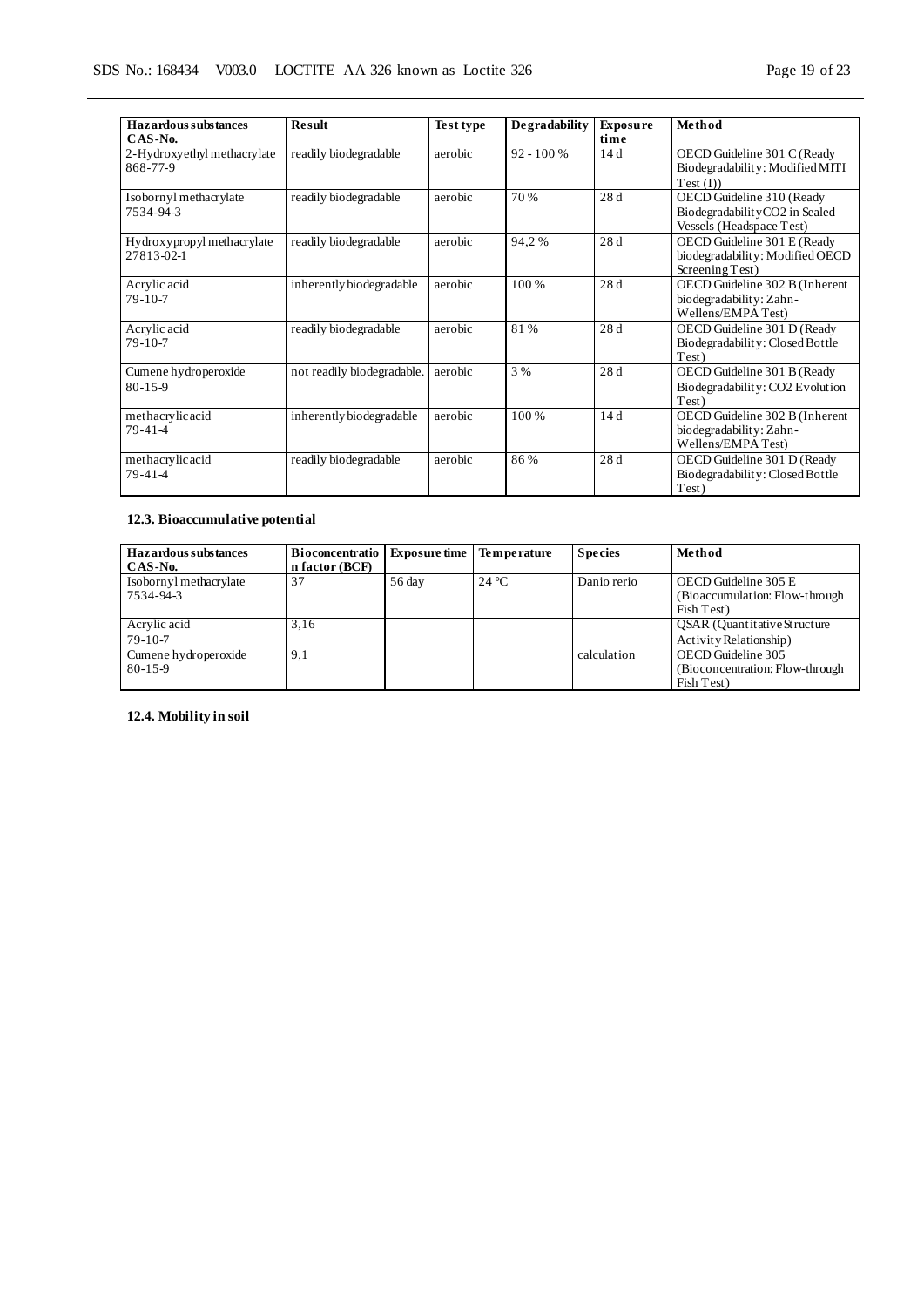| <b>Hazardous</b> substances | LogPow | Temperature    | Method                                                               |
|-----------------------------|--------|----------------|----------------------------------------------------------------------|
| CAS-No.                     |        |                |                                                                      |
| 2-Hydroxyethyl methacrylate | 0.42   | $25^{\circ}$ C | OECD Guideline 107 (Partition Coefficient (n-octanol / water), Shake |
| 868-77-9                    |        |                | Flask Method)                                                        |
| Isobornyl methacrylate      | 5,09   |                | OECD Guideline 117 (Partition Coefficient (n-octanol / water), HPLC  |
| 7534-94-3                   |        |                | Method)                                                              |
| Hydroxypropyl methacrylate  | 0.97   | $20^{\circ}$ C | not specified                                                        |
| 27813-02-1                  |        |                |                                                                      |
| Acrylic acid                | 0,46   | $25^{\circ}C$  | OECD Guideline 107 (Partition Coefficient (n-octanol / water), Shake |
| $79-10-7$                   |        |                | Flask Method)                                                        |
| Cumene hydroperoxide        | 1,6    | $25^{\circ}C$  | OECD Guideline 117 (Partition Coefficient (n-octanol / water), HPLC  |
| $80 - 15 - 9$               |        |                | Method)                                                              |
| methacrylic acid            | 0.93   | $22^{\circ}C$  | OECD Guideline 107 (Partition Coefficient (n-octanol / water), Shake |
| $79-41-4$                   |        |                | Flask Method)                                                        |
| Acetic acid, 2-             | 0,74   |                | not specified                                                        |
| phenylhydrazide             |        |                |                                                                      |
| $114 - 83 - 0$              |        |                |                                                                      |

### **12.5. Results of PBT and vPvB assessment**

| Hazardous substances        | PBT/vPvB                                                                             |
|-----------------------------|--------------------------------------------------------------------------------------|
| CAS-No.                     |                                                                                      |
| 2-Hydroxyethyl methacrylate | Not fulfilling Persistent, Bioaccumulative and Toxic (PBT), very Persistent and very |
| 868-77-9                    | Bioaccumulative (vPvB) criteria.                                                     |
| Isobornyl methacrylate      | Not fulfilling Persistent, Bioaccumulative and Toxic (PBT), very Persistent and very |
| 7534-94-3                   | Bioaccumulative (vPvB) criteria.                                                     |
| Hydroxypropyl methacrylate  | Not fulfilling Persistent, Bioaccumulative and Toxic (PBT), very Persistent and very |
| 27813-02-1                  | Bioaccumulative (vPvB) criteria.                                                     |
| Acrylic acid                | Not fulfilling Persistent, Bioaccumulative and Toxic (PBT), very Persistent and very |
| $79-10-7$                   | Bioaccumulative (vPvB) criteria.                                                     |
| Cumene hydroperoxide        | Not fulfilling Persistent, Bioaccumulative and Toxic (PBT), very Persistent and very |
| $80 - 15 - 9$               | Bioaccumulative (vPvB) criteria.                                                     |
| methacrylicacid             | Not fulfilling Persistent, Bioaccumulative and Toxic (PBT), very Persistent and very |
| 79-41-4                     | Bioaccumulative (vPvB) criteria.                                                     |

### **12.6. Endocrine disrupting properties**

not applicable

### **12.7. Other adverse effects**

No data available.

### **SECTION 13: Disposal considerations**

#### **13.1. Waste treatment methods**

Product disposal: Do not empty into drains / surface water / ground water. Dispose of in accordance with local and national regulations.

#### Disposal of uncleaned packages:

After use, tubes, cartons and bottles containing residual product should be disposed of as chemically contaminated waste in an authorised legal land fill site or incinerated.

Waste code

08 04 09\* waste adhesives and sealants containing organic solvents and other dangerous substances The valid EWC waste code numbers are source-related. The manufacturer is therefore unable to specify EWC waste codes for the articles or products used in the various sectors. The EWC codes listed are intended as a recommendation for users. We will be happy to advise you.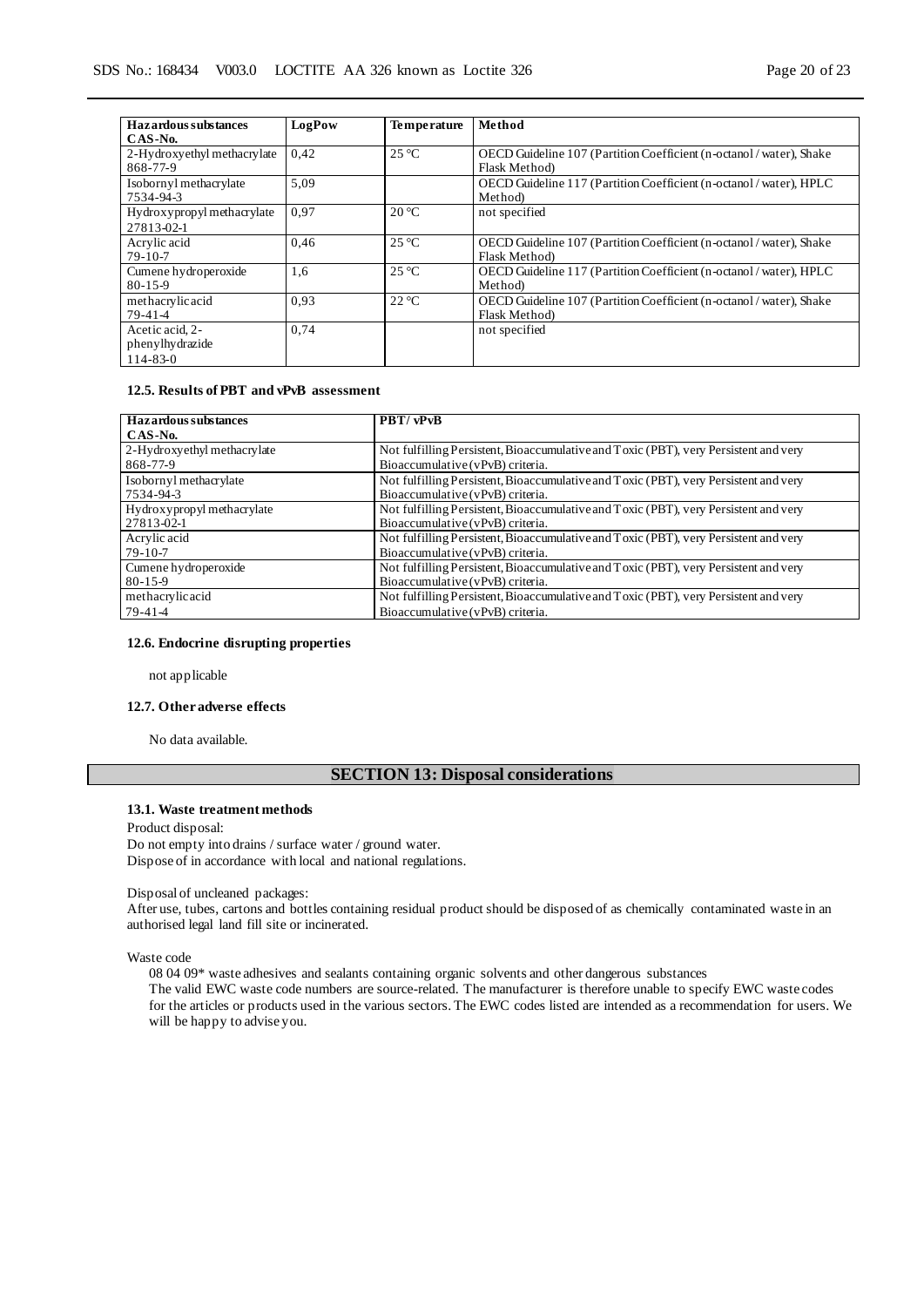### **SECTION 14: Transport information**

| 14.1. | UN number                     |                                                         |
|-------|-------------------------------|---------------------------------------------------------|
|       | ADR                           | Not dangerous goods                                     |
|       | RID                           | Not dangerous goods                                     |
|       | ADN                           | Not dangerous goods                                     |
|       | IMDG                          | Not dangerous goods                                     |
|       | IATA                          | Not dangerous goods                                     |
|       |                               |                                                         |
| 14.2. | UN proper shipping name       |                                                         |
|       | ADR                           | Not dangerous goods                                     |
|       | <b>RID</b>                    | Not dangerous goods                                     |
|       | ADN                           | Not dangerous goods                                     |
|       | IMDG                          | Not dangerous goods                                     |
|       | IATA                          | Not dangerous goods                                     |
| 14.3. | Transport hazard class(es)    |                                                         |
|       | ADR                           | Not dangerous goods                                     |
|       | RID                           | Not dangerous goods                                     |
|       | ADN                           | Not dangerous goods                                     |
|       | IMDG                          | Not dangerous goods                                     |
|       | IATA                          | Not dangerous goods                                     |
|       |                               |                                                         |
| 14.4. | Packing group                 |                                                         |
|       | ADR                           | Not dangerous goods                                     |
|       | RID                           | Not dangerous goods                                     |
|       | ADN                           | Not dangerous goods                                     |
|       | IMDG                          | Not dangerous goods                                     |
|       | IATA                          | Not dangerous goods                                     |
| 14.5. | <b>Environmental hazards</b>  |                                                         |
|       |                               |                                                         |
|       | ADR                           | not applicable                                          |
|       | RID                           | not applicable                                          |
|       | ADN                           | not applicable                                          |
|       | IMDG                          | not applicable                                          |
|       | IATA                          | not applicable                                          |
| 14.6. | S pecial precautions for user |                                                         |
|       |                               |                                                         |
|       | ADR                           | not applicable                                          |
|       | RID                           | not applicable                                          |
|       | <b>ADN</b>                    | not applicable                                          |
|       | IMDG                          | not applicable                                          |
|       | <b>IATA</b>                   | not applicable                                          |
| 14.7. |                               | Maritime transport in bulk according to IMO instruments |
|       | not applicable                |                                                         |
|       |                               |                                                         |
|       |                               |                                                         |
|       |                               |                                                         |

### **SECTION 15: Regulatory information**

**15.1. Safety, health and environmental regulations/legislation specific for the substance or mixture**<br>Ozone Depleting Substance (ODS) (Regulation (EC) No 1005/2009): Not applicable

 $< 3,00 %$ 

Ozone Depleting Substance (ODS) (Regulation (EC) No 1005/2009): Not applicable<br>Prior Informed Consent (PIC) (Regulation (EU) No 649/2012): Not applicable Prior Informed Consent (PIC) (Regulation (EU) No 649/2012): Not applicable<br>Persistent organic pollutants (Regulation (EU) 2019/1021): Not applicable<br>Not applicable Persistent organic pollutants (Regulation (EU) 2019/1021):

VOC content (2010/75/EC)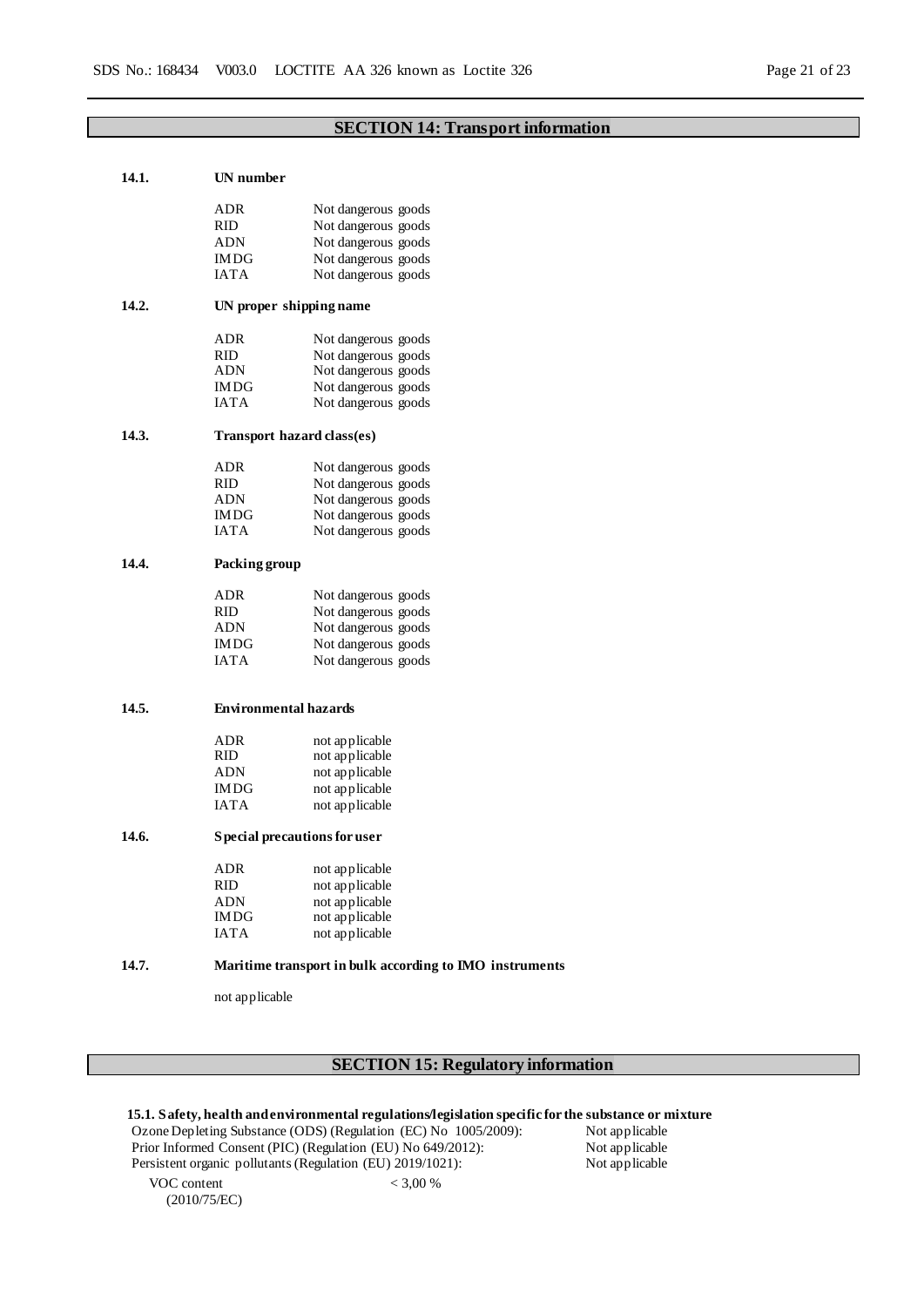### **15.2. Chemical safety assessment**

A chemical safety assessment has been carried out.

### **National regulations/information (Germany):**

WGK: WGK 2: significantly water endangering (Ordinance on facilities for handling substances that are hazardous to water (AwSV) ) Classification according to AwSV, Annex 1 (5.2)

Storage class according to TRGS 510: 10